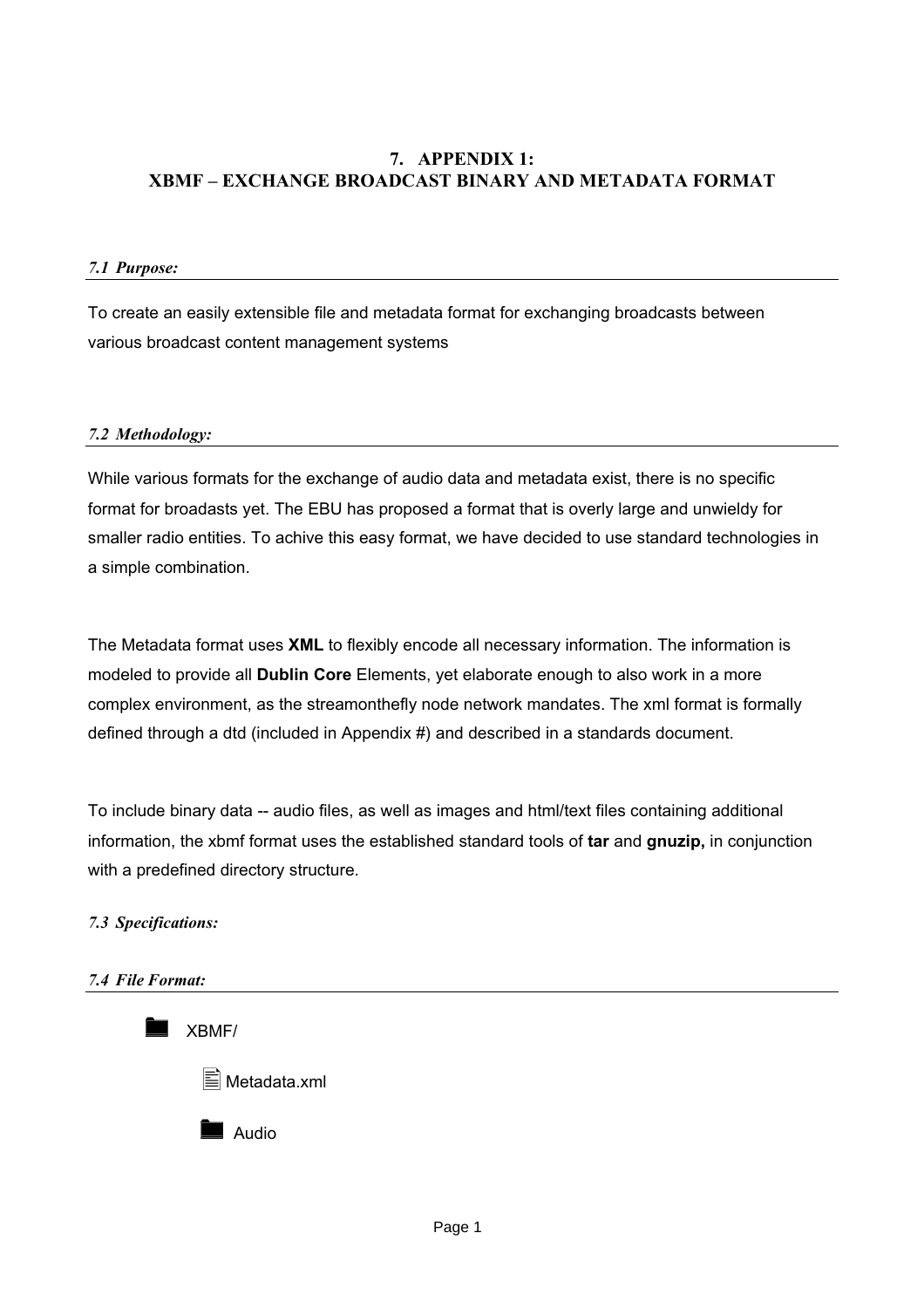*Multiple audio files*

 $\blacksquare$  Files

- *Additional Files (Images, textfiles, html, etc.)*

The tarred and gzipped directory is then considered to be an xbmf file. By using these technologies, all of which are readily available as libraries for inclusion into almost all programming environments, the xbmf format is quickly integrateable into existing applications. Specific xbmf creating applications are also easily developed.

## *7.5 XBMF Meta Data Standard*

- The main consideration was to create a specification that could also be used by other vendors and organizations, in order to create and promote a public and general standard.
- Fields that are non-useful for individual participants may be left empty (having taken care of marking them non-required) or be filled with meaningful default values.

# **7.5.1 Element 1: Title**

- **Required:** Yes
- **Repeatable:** No
- **XML lang. qualified:** Yes
- **Definition:** A name given to the resource.
- **Comments:** Typically, a title will be a name by which the resource is formally known.
- The title should be for the general full title without any impromptu encoding of individual dates and episodes
- **Encoding Scheme:** -
- **Variation from DC:** None
- **Variation from EBU:** None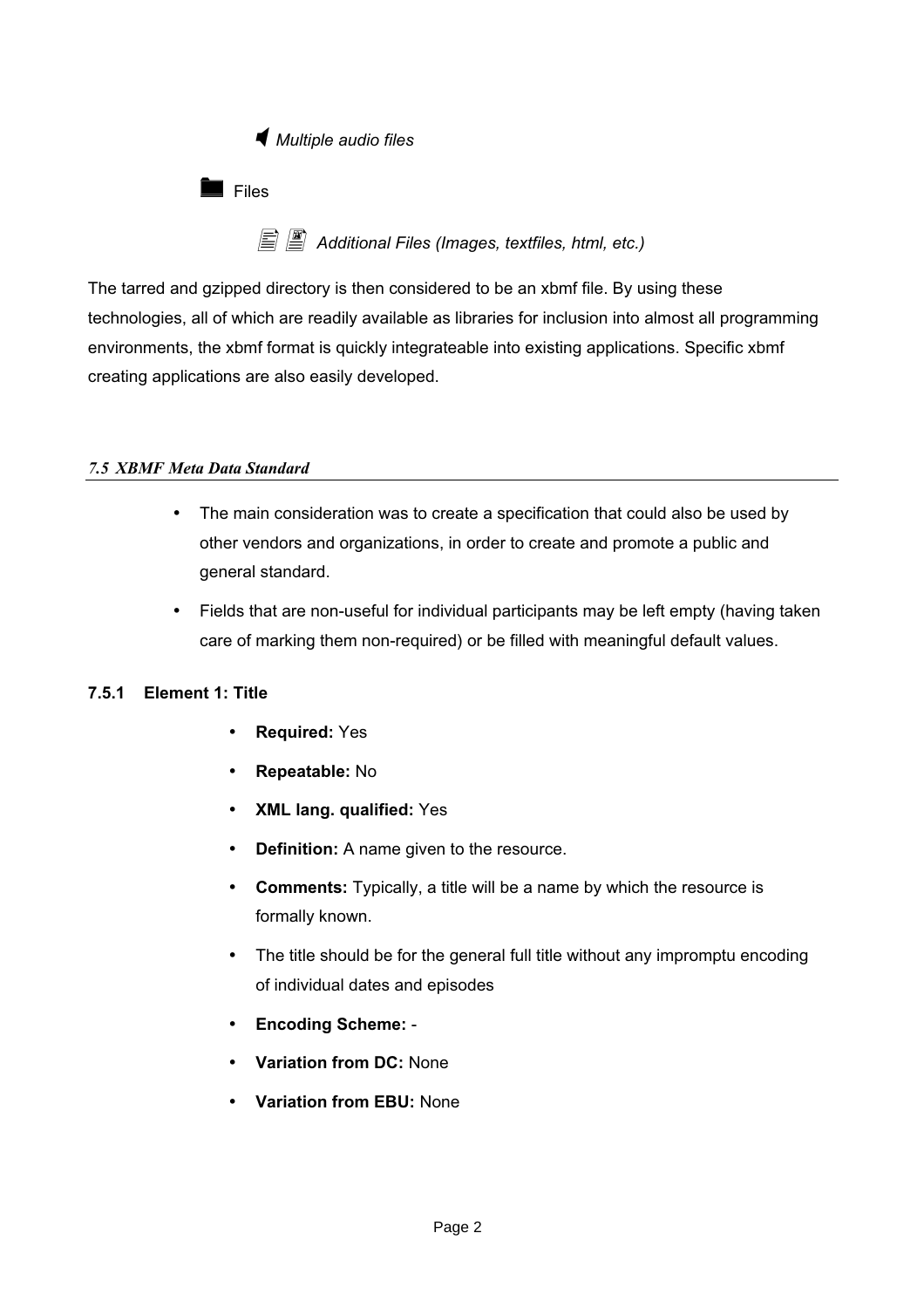## **7.5.1.1** Refinement 1.1: **Alternative**

- **Required:** No
- **Repeatable:** Yes
- **XML lang. qualified:** Yes
- **Definition:** Any form of the title used as a substitute or alternative to the formal title of the resource.
- **Comments:** This qualifier can include title abbreviations as well as well as translations.
- **Encoding Scheme:** -
- **Variation from DC:** None
- **Variation from EBU:** None

## **7.5.1.2** Refinement 1.2: **Episode title**

- **Required:** No
- **Repeatable:** No
- **XML lang. qualified:** Yes
- **Definition:** A name given to the resource.
- **Comments:** The episode title is the name by which a specific episode of a series is known. This may be unused, if the broadcasts (e.g. news) are only differentiated by date or sequence number (e.g. Episode 1...)
- **Encoding Scheme:** -
- **Variation from DC:** DC does not have this refinement. Value should be appended to element 1.0 in DC
- **Variation from EBU:** EBU does not have this refinement. value should be appended to element 1.0 in EBU

# **7.5.1.3** Refinement 1.2: **Episode sequence**

- **Required:** No
- **Repeatable:** No
- **XML lang. qualified:** Yes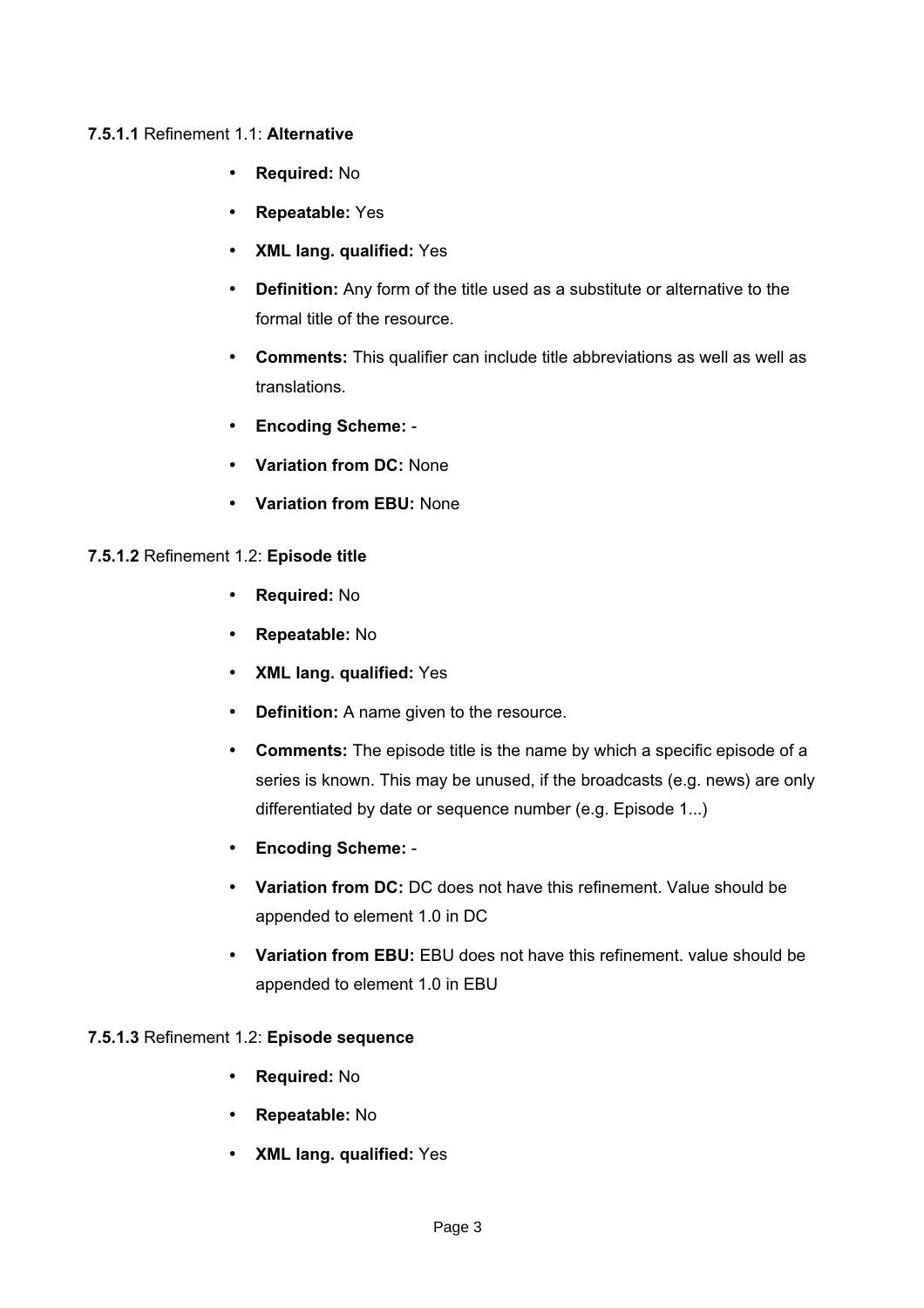- **Definition:** A name given to the resource.
- **Comments:** The episode sequence is an alphanumerical field to indicate a sortable sequence number e.g. 1, 2 ... or 2002-09-12 in case of broadcasts differentiated by date.
- The sequence number needs only to follow internal rules and should be sortable by alphabetical sorting.
- **Encoding Scheme:** -
- **Variation from DC:** DC does not have this refinement. Value should be appended to element 1.0 in DC
- **Variation from EBU:** EBU does not have this refinement. value should be appended to element 1.0 in EBU

## **7.5.2** Element 2: **Creator**

- **Required:** Yes
- **Repeatable:** Yes
- **XML lang. qualified:** No
- **Definition:** An entity primarily responsible for making the content of the resource.
- **Comments:** Examples of a Creator include a person, an organisation, or a service. Typically, the name of a Creator should be used to indicate the entity.
- **We recommend that names be written in the following order:** surname, first name. However, they can also be written according to local practise.
- The difference between Contributor and Creator is sometimes difficult to decide. If in doubt, use contributor. These two fields should be considered equivalent for search purposes.
- **Element Encoding Scheme:** Contact Record
- **Variation from DC:** None (pending encoding scheme).
- **Variation from EBU:** None (pending encoding scheme).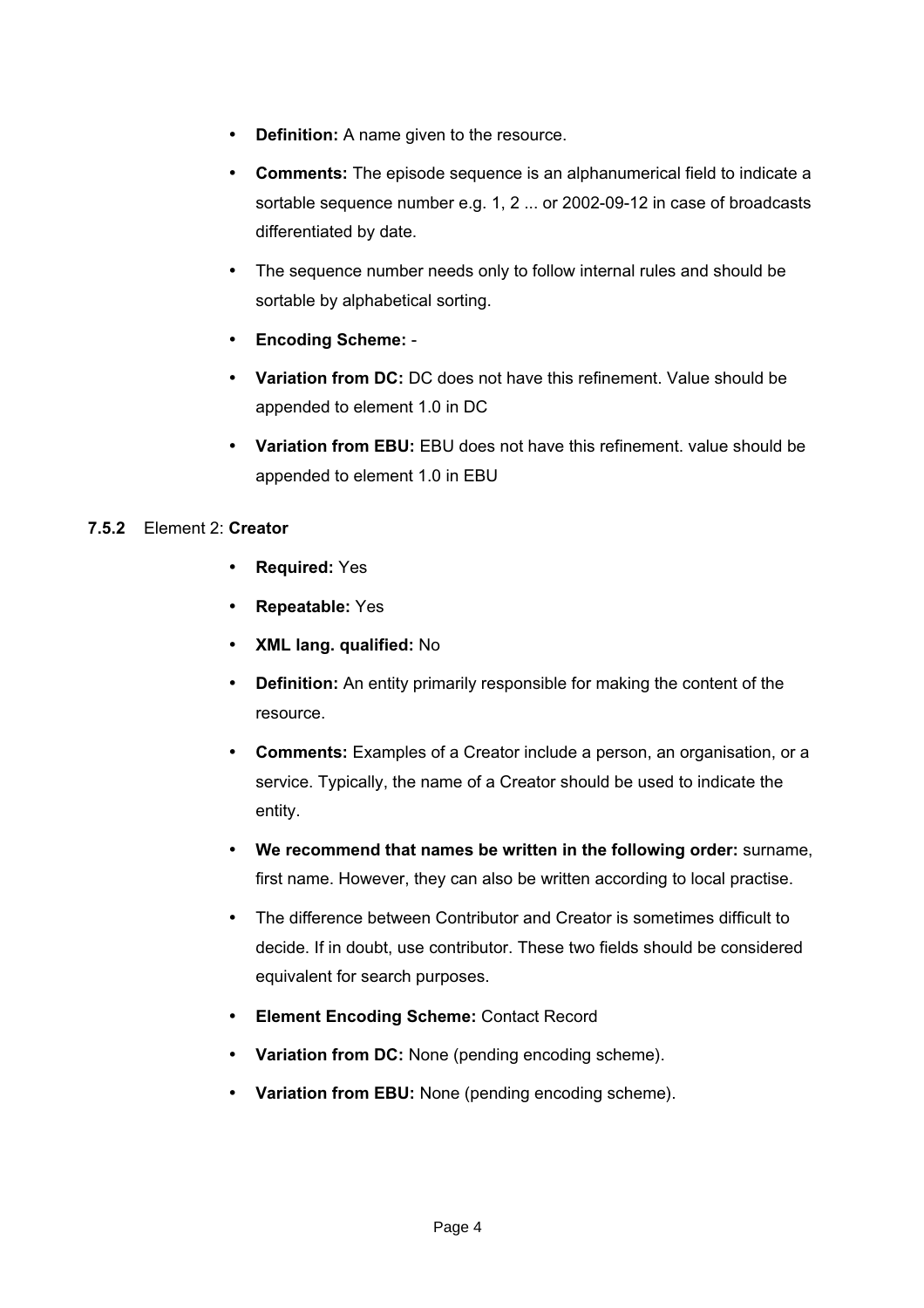## **7.5.3** Element 3: **Subject**

- **Required:** Yes
- **Repeatable:** Yes
- **XML lang. qualified:** Yes
- **Definition:** The topic of the content of the resource.
- **Comments:** Subject will be expressed as keywords, key phrases or classification codes that describe a topic of the resource. Persons as subjects are also placed here.
- Genre of the content is placed under element Type. Geographical locations and historical periods as subjects are placed under Coverage.
- Subject may or may not be qualified.
- **Encoding Scheme:** dependent on topic list. See Refinement 3.1
- Text
- **Variation from DC:** None
- **Variation from EBU:** None

# **7.5.3.1** Refinement 3.1: **Subject Encoding Scheme**

- **Required:** Yes
- **Repeatable:** Yes
- **XML lang. qualified:** Yes
- **Definition:** The topic of the content of the resource.
- **Comments:** The subject encoding scheme should be expressed as a text naming the scheme or a URI pointing to a full definition.
- **Encoding Scheme:** text or URI
- **Variation from DC:** DC does not have this refinement
- **Variation from EBU:** EBU does not have this refinement

# **7.5.4** Element 4: **Description**

• **Required:** Yes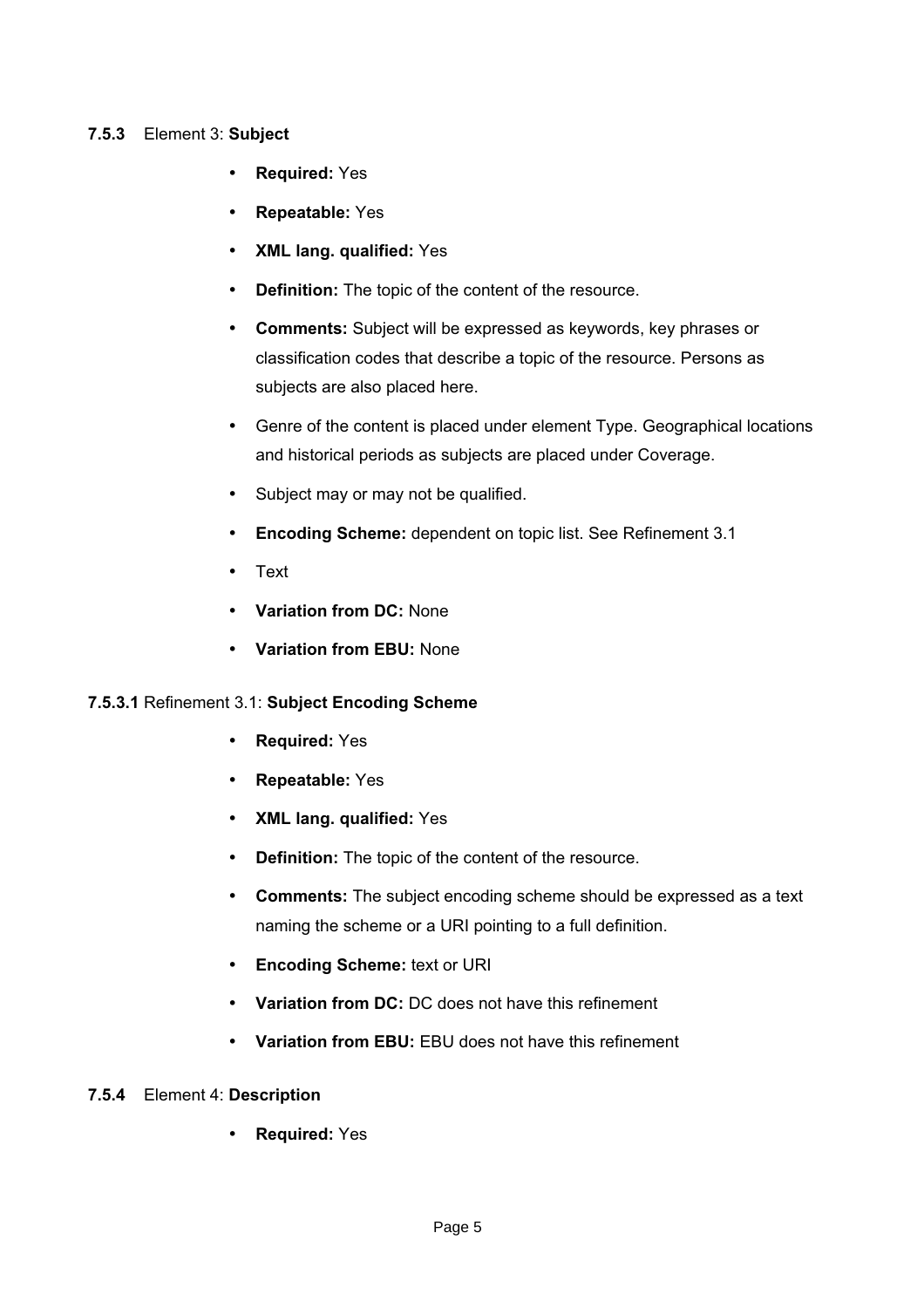- **Repeatable:** No
- **XML lang. qualified:** Yes
- **Definition:** An account of the content of the resource.
- **Comments:** Description may include but is not limited to: an abstract, a running order, or a free-text account of the content.
- **Encoding Scheme:** -
- **Variation from DC:** None, but refinements (table of contents, abstract) aren't used.
- **Variation from EBU:** None

#### **7.5.5** Element 5: **Publisher**

- **Required:** Yes
- **Repeatable:** No
- **XML lang. qualified:** Yes
- **Definition:** Organisation who originally made the file available to SOMA.
- **Comments:** Text
- **Encoding Scheme:** Contact Record
- **Variation from DC:** None (pending encoding scheme).
- **Variation from EBU:** None (pending encoding scheme).

## **7.5.6** Element 6: **Contributor**

- **Required:** No
- **Repeatable:** Yes
- **XML lang. qualified:** No
- **Definition:** An entity responsible for making contributions to the content of the resource.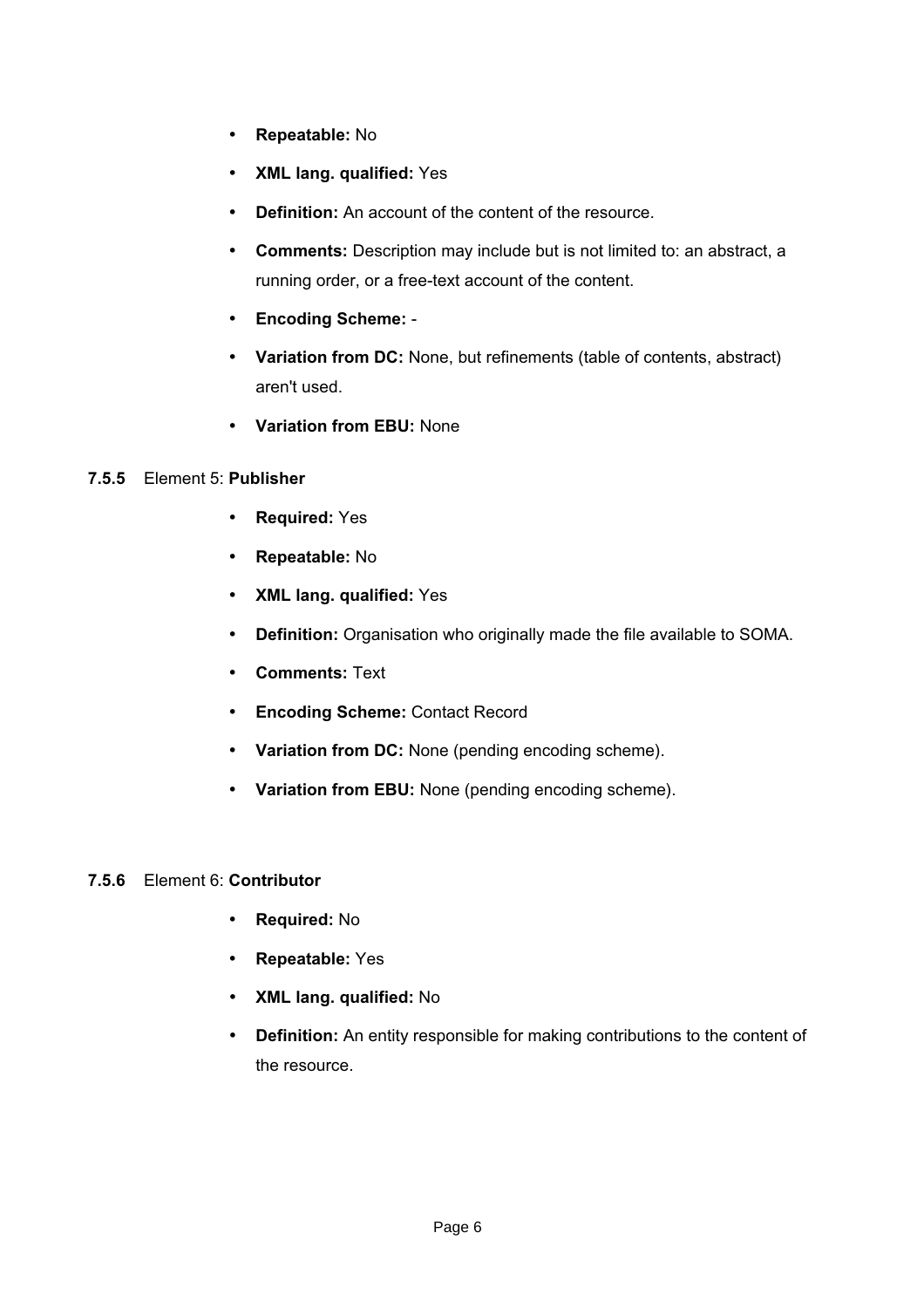- **Comments:** Examples of a Contributor include a person, an organisation, or a service. Typically, the name of a Contributor should be used to indicate the entity.
- **We recommend that names be written in the following order:** surname, first name. However, they can also be written according to local practise.
- The difference between Contributor and Creator is sometimes difficult to decide. If in doubt whether an entity is a creator or contributor use the element contributor. These two fields should be considered equivalent for search purposes.
- **Encoding Scheme:** See Creator/Publisher
- **Variation from DC:** None (pending encoding scheme)
- **Variation from EBU:** None (pending encoding scheme)

## **7.5.7** Element 7: **Date**

- **Required:** No
- **Repeatable:** No
- **XML lang. qualified:** No
- **Definition:** A date associated with an event in the life cycle of the resource.
- **Comments:** Same value as the Date.Created refinement.
- Approximate dates should be explained in Description element.
- **Encoding Scheme:** DCMI: Period Encoding Scheme [4]
- W3C-Date and Time Format (DTF) [5]
- **Variation from DC:** None
- **Variation from EBU:** None

## **7.5.7.1** Refinement 7.1: **Created**

- **Required:** No
- **Repeatable:** No
- **XML lang. qualified:** No
- **Definition:** Date of creation of the content of the resource.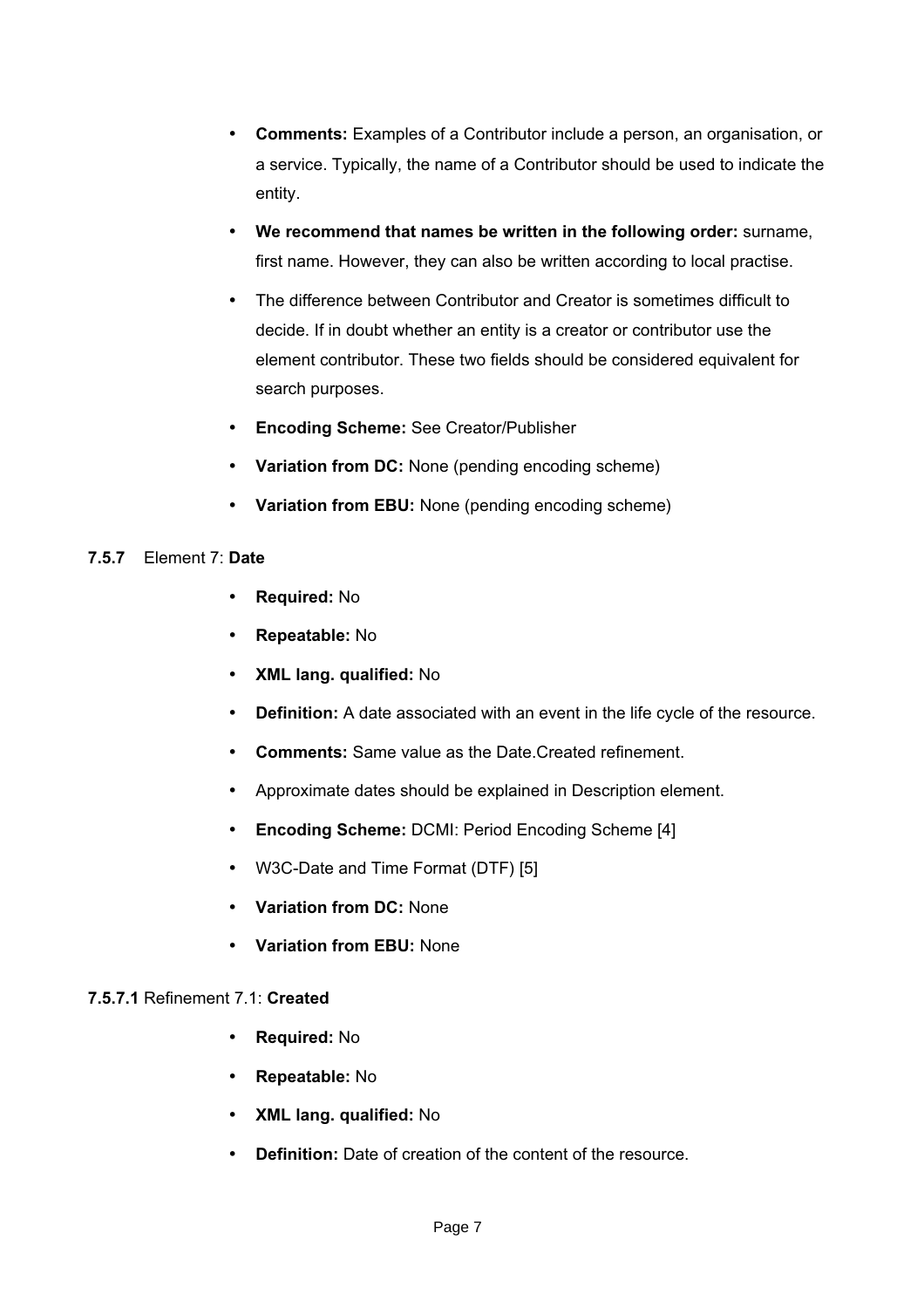**Comments:** Approximate dates should be explained in Description element

- **Encoding Scheme:** W3C-Date and Time Format (DTF) [5]
- **DCMI:** Period Encoding Scheme [4]
- **Variation from DC:** None
- **Variation from EBU:** None

## **7.5.7.2** Refinement 7.2: **Available**

- **Required:** No
- **Repeatable:** No
- **XML lang. qualified:** No
- **Definition:** Date (often a range) that the resource will become or did become available.
- **Comments:** -
- **Encoding Scheme:** DCMI: Period Encoding Scheme [4]
- **Variation from DC:** None
- **Variation from EBU:** Not used in EBU

## **7.5.7.3** Refinement 7.3: **Issued**

- **Required:** No
- **Repeatable:** No
- **XML lang. qualified:** No
- **Definition:** Date made available by original publisher. For example, the broadcasting date of a radio programme.
- **Comments:** It is recommended best practise to use the element both for recordings that are "born-digital" and recordings that are digitised.
- **Encoding Scheme:** DCMI: Period Encoding Scheme [4]
- W3C-Date and Time Format (DTF) [5]
- **Variation from DC:** None
- **Variation from EBU:** None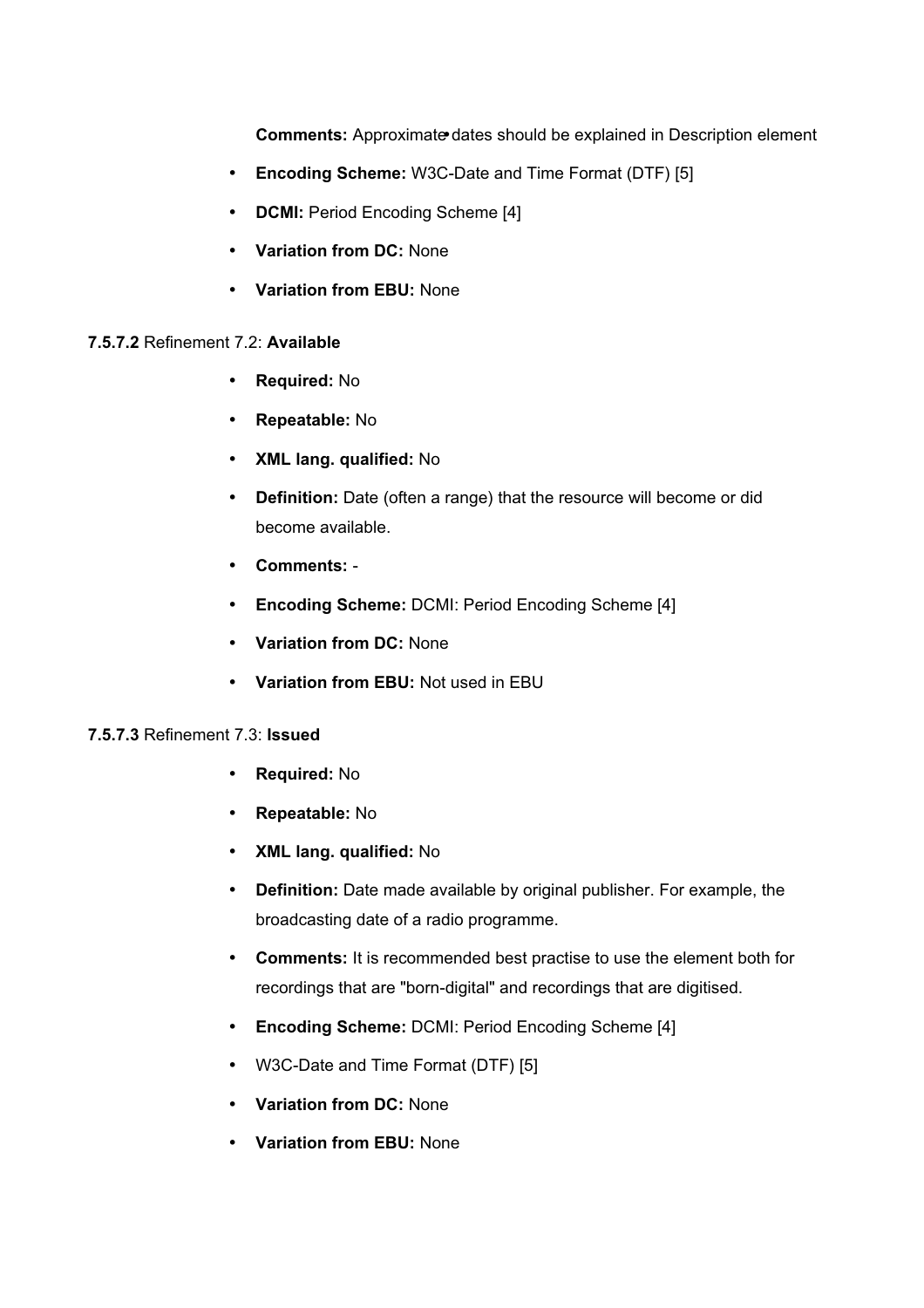## **7.5.7.4** Refinement 7.4: **Modified**

- **Required:** No
- **Repeatable:** No
- **XML lang. qualified:** No
- **Definition:** Date on which the resource or metadata was last changed.
- **Comments:** -
- **Encoding Scheme:** W3C-Date and Time Format (DTF) [5]
- **Variation from DC:** None
- **Variation from EBU:** None

#### **7.5.8** Element 8: **Type**

- **Required:** Yes
- **Repeatable:** Yes
- **XML lang. qualified:** No
- **Definition:** The nature or genre of the content of the resource.
- **Comments:** To describe the physical or digital manifestation of the resource, use the Format element.
- **Encoding Scheme:** DCMI Type vocabulary [6]
- SOMA Type List (see comments on this element)
- **Variation from DC:** None
- **Variation from EBU:** Not repeatable. EBU uses a greatly extended list of types.

## **7.5.9** Element 9.0: **Format**

- **Required:** Yes
- **Repeatable:** Yes
- **XML lang. qualified:** No
- **Definition:** The physical or digital manifestation of the resource.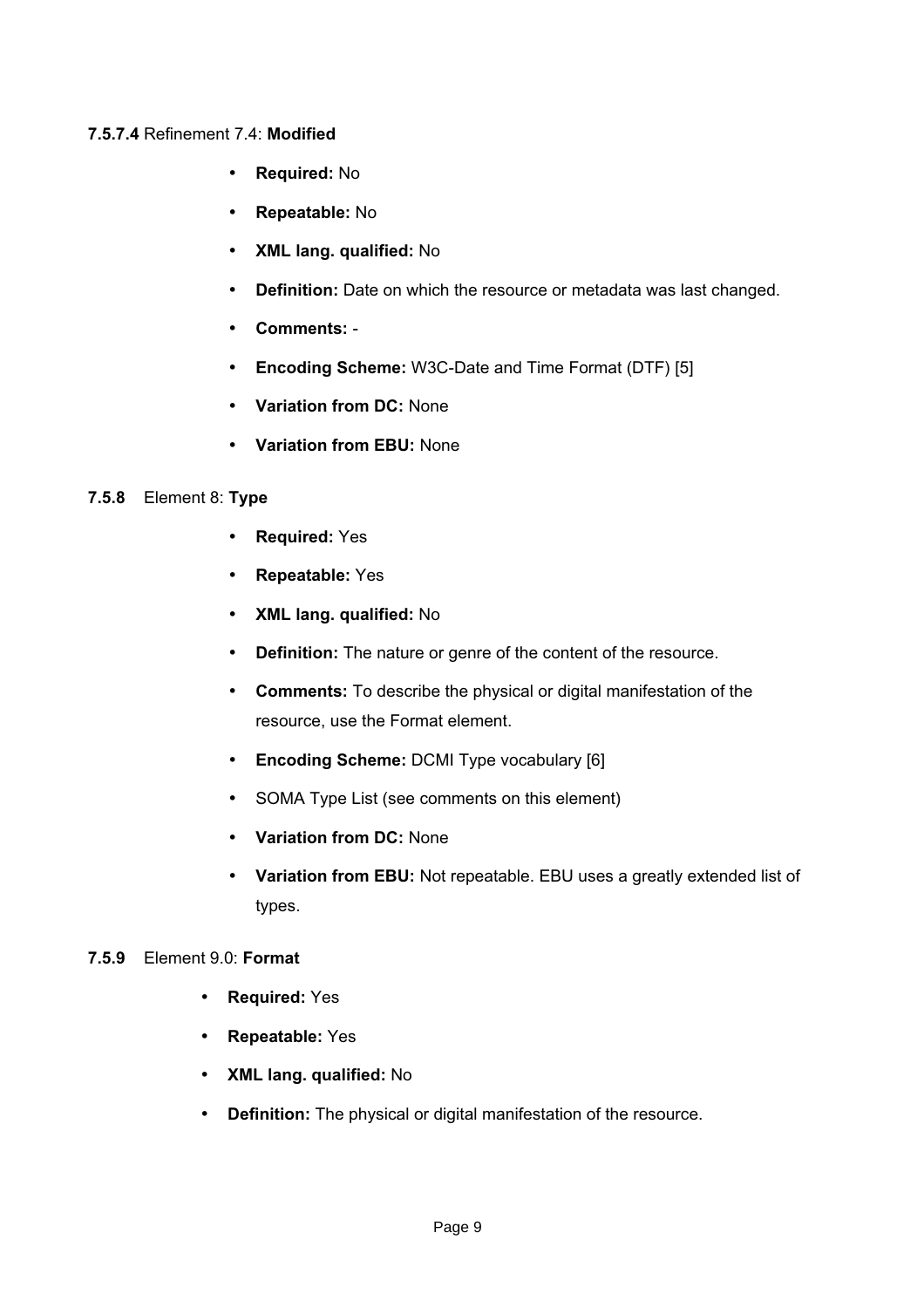- **Comments:** Use a redord in the Format Encoding to refer to one instance of the audio material
- Thus offline \*and\* online instances of the same audio material may be referenced.
- **Encoding Scheme:** FORMAT ENCODING (see Appendix2)
- **Controlled vocabulary:** "offline" (or "online", but this is never used).
- **Variation from DC:** More information, DC record to be constructed from constituent elements
- **Variation from EBU:** More information, EBU record to be constructed from constituent elements more compatible with EBU P\_META

## **7.5.10** Element 10: **Identifier**

- **Required:** Yes
- **Repeatable:** No
- **XML lang. qualified:** No
- **Definition:** An unambiguous reference to the resource within a given context.
- **Comments:** SOMA will use URI of the online resource. If the resource is offline or unavailable, or if it is necessary to log in to some website to gain access to the resource, a unique URI to a relevant web page should be used.
- **Note:** The identifier should be unique within a publisher/archive with no further constraints. Thus a globally unique Identifier is obtained by combining identifier and publisher.
- **Encoding Scheme:** Unique Arbitrary String (may be URI)
- **Variation from DC:** None.
- **Variation from EBU:** None, but not following their stated best practice (to use various ID schemes relating to broadcast material).

# **7.5.11** Element 11: **Source**

• **Required:** Yes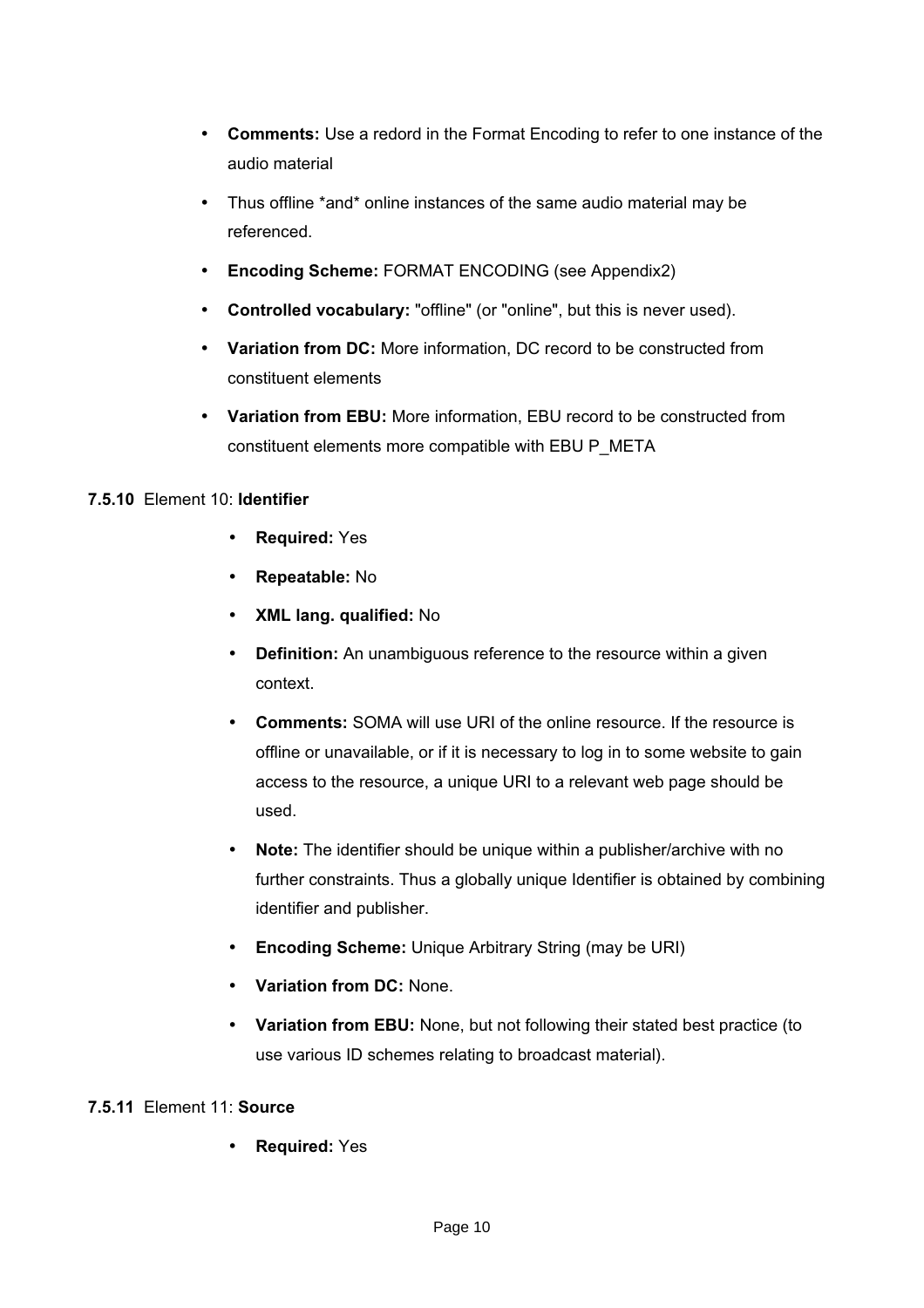- **Repeatable:** No
- **XML lang. qualified:** No
- **Definition:** A reference to a resource from which the present resource is derived. For example, for a talking book, the ISBN number of the book.
- **Comments:** Not used. Any value in this element will be ignored by the search.
- Where this information is important, consider putting it in Element 4.0 (Description), or in Refinements 13.1 and 13.4 (IsVersionOf / HasVersion and IsFormatOf / HasFormat).
- **Encoding Scheme:** -
- **Variation from DC:** We are not using this element.
- **Variation from EBU:** We are not using this element.

#### **7.5.12** Element 12: **Language**

- **Required:** Yes
- **Repeatable:** Yes
- **XML lang. qualified:** No
- **Definition:** A language of the intellectual content of the resource.
- **Comments:** Repeated where the complete content of the resource may be understood in several languages. For example, a French film with English subtitles should have two language elements: French and English.
- Each use of the x-lang encoding should be reported to the SOMA group, who will maintain a public list.
- **Encoding Scheme:** ISO-639-2-letter codes [9]
- x-lang encoding, as in RFC 1766 [8], if language is not registered.
- **Variation from DC:** None
- **Variation from EBU:** None.

## **7.5.13** Element 13: **Relation**

• **Required:** No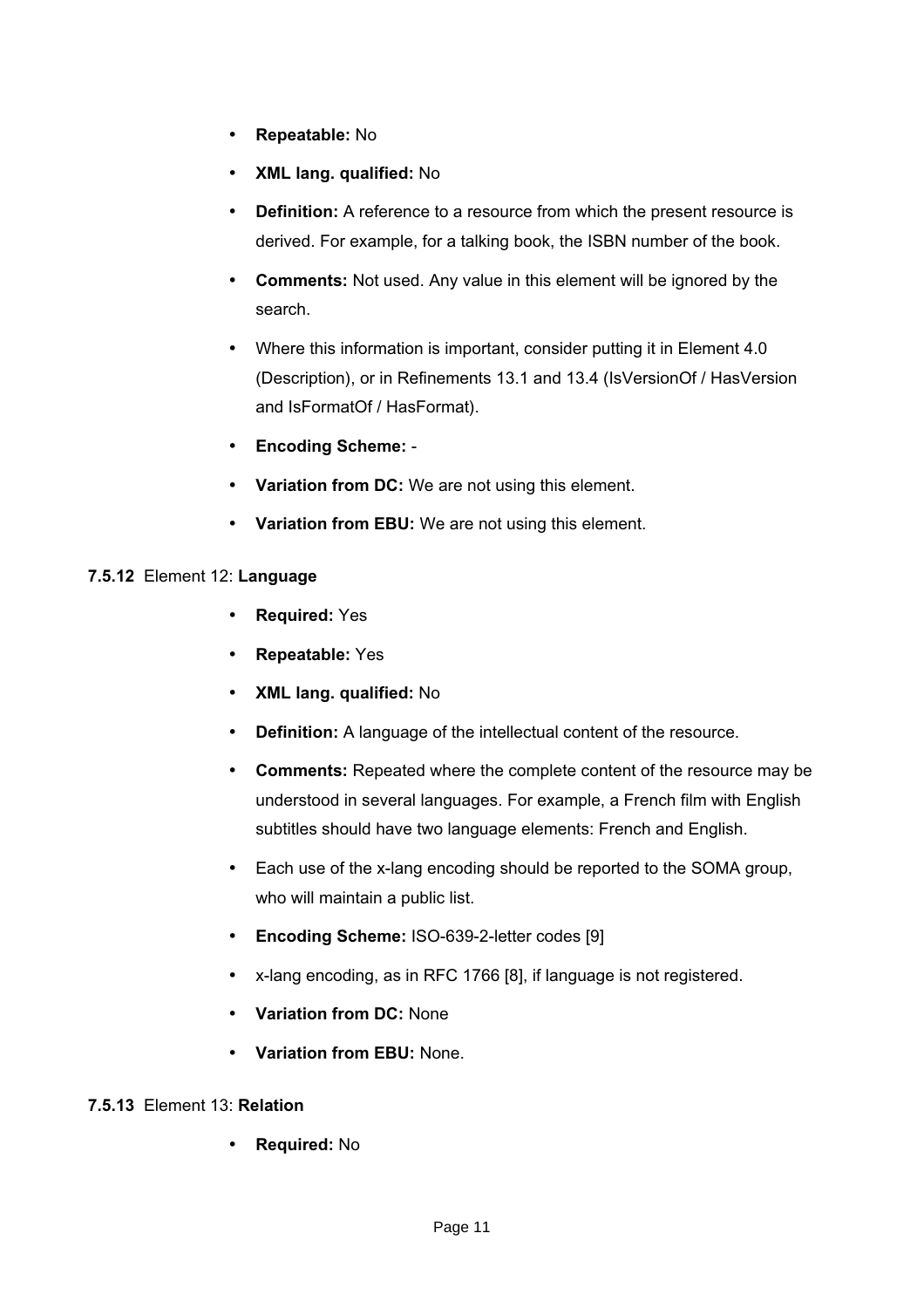- **Repeatable:** Yes
	- **XML lang. qualified:** No
	- **Definition:** A reference to a related resource
	- **Comments:** Not used unqualified.
	- **Encoding Scheme:** URI
	- **Variation from DC:** Not using some refinements: IsRequiredBy, Requires, IsReferencedBy, References.
	- **Variation from EBU:** Not using some refinements: IsRequiredBy, Requires, IsReferencedBy, References.

# **7.5.13.1** Refinement 13.1: **IsVersionOf, HasVersion**

- **Required:** No
- **Repeatable:** Yes
- **XML lang. qualified:** No
- **Definition:** IsVersionOf: The described resource is a version, edition, or adaptation of the referenced resource. Changes in version imply substantive changes in content rather than differences in format.
- **HasVersion:** The described resource has a version, edition, or adaptation, namely, the referenced resource.
- URI should ideally link to metadata of the related resource, otherwise to the related resource or a page about the related resource.
- **SOMA Comment:** Used for language translations.
- **Encoding Scheme:** URI
- **Variation from DC:** None.
- **Variation from EBU:** None.

# **7.5.13.2** Refinement 13.2: **IsReplacedBy, Replaces**

- **Required:** No
- **Repeatable:** No (but can have IsReplacedBy and Replaces)
- **XML lang. qualified:** No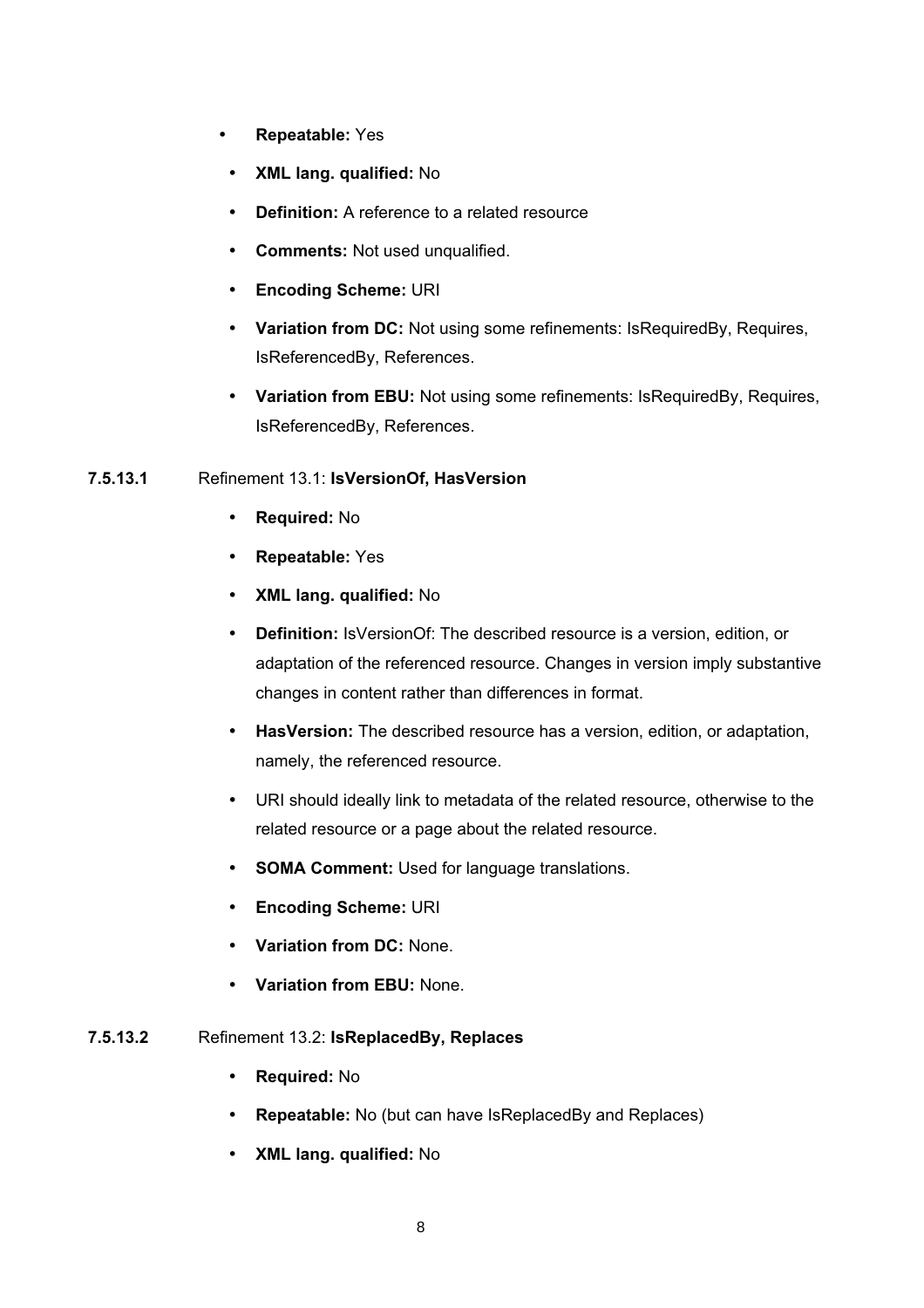- **Definition:** IsReplacedBy: The described resource is supplanted, displaced, or superceded by the referenced resource.
- **Replaces:** The described resource supplants, displaces, or supersedes the referenced resource.
- URI should ideally link to metadata of the related resource, otherwise to the related resource or a page about the related resource.
- **Comments:** Used for redirects
- **Encoding Scheme:** URI
- **Variation from DC:** None.
- **Variation from EBU:** None.

## **7.5.13.3** Refinement 13.3: **IsPartOf, HasPart**

- **Required:** No
- **Repeatable:** Yes
- **XML lang. qualified:** No
- **Definition:** IsPartOf: The described resource is a physical or logical part of the referenced resource.
- **HasPart:** The described resource includes the referenced resource either physically or logically.
- URI should ideally link to metadata of the related resource, otherwise to the related resource or a page about the related resource.
- **Comments:** Used for membership in series.
- **Encoding Scheme:** Text or URI.
- **Variation from DC:** Allow text, not just URI.
- **Variation from EBU:** Allow text, not just URI.

## **7.5.14** Element 14: **Coverage**

- **Required:** No
- **Repeatable:** Yes
- **XML lang. qualified:** Yes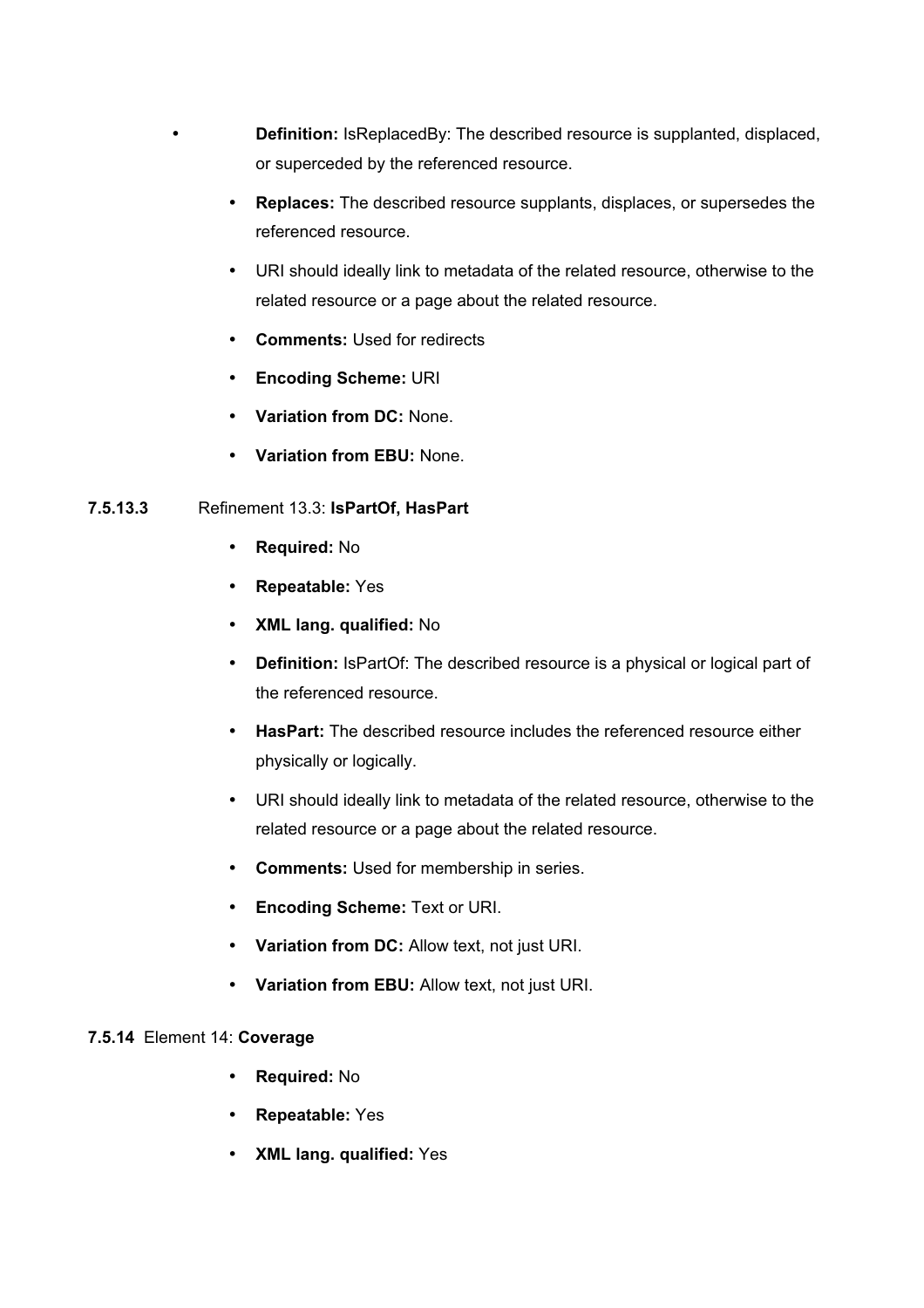- **Definition:** The extent or scope of the content of the resource.
- **Comments:** If unqualified, assume the value relates to spatial coverage.
- **Encoding Scheme:** See refinements.
- **Variation from DC:** None.
- **Variation from EBU:** None.
- **7.5.14.1** Refinement 14.1: **Spatial**
	- **Required:** No
	- **Repeatable:** Yes
	- **XML lang. qualified:** Yes
	- **Definition:** Spatial characteristics of the intellectual content of the resource.
	- **Comments:** For example, the geographical origin of folk music is placed here.
	- **Encoding Scheme:** Using UN country list with additions (more precision to come).
	- **Variation from DC:** None, but not using suggested controlled vocabulary.
	- **Variation from EBU:** None, but not using suggested controlled vocabulary.

## **7.5.14.2 Refinement 14.2: Temporal**

- **Required:** No
- **Repeatable:** Yes
- **XML lang. qualified:** Yes
- **Definition:** Time period(s) to which the intellectual content of the resource pertains.
- **Comments:** For example, historical periods discussed in a history programme might be placed here.
- **Encoding Scheme:** DCMI Period encoding scheme [4]
- **Variation from DC:** None.
- **Variation from EBU:** None.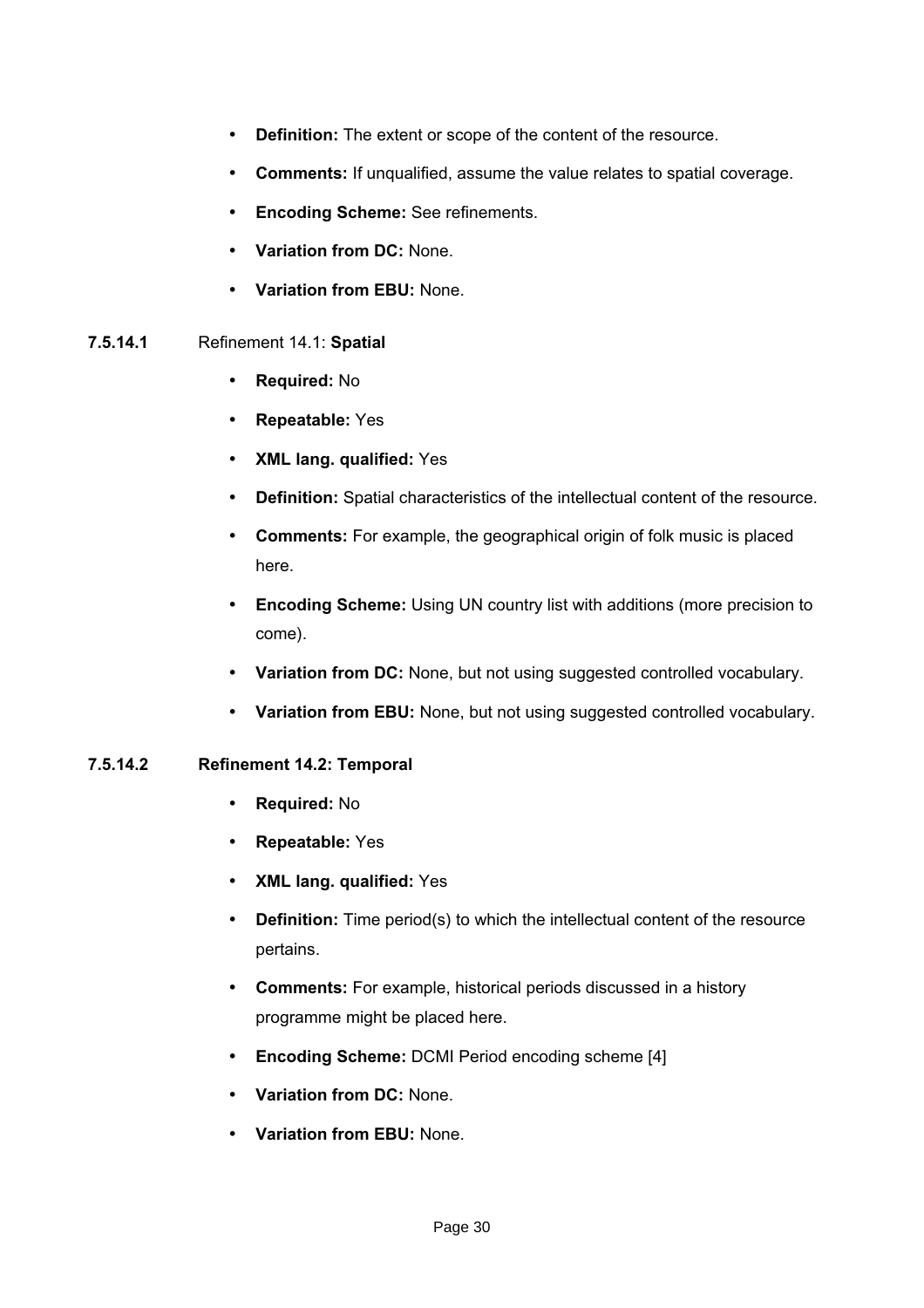## **7.5.15** Element 15: **Rights**

- **Required:** Yes
- **Repeatable:** No
- **XML lang. qualified:** Yes
- **Definition:** Information about rights held in and over the resource.
- **Comments:** By "Rights" we here mean the rights to the programme (sound file etc.) as a whole. For rights covering parts of the file (music, poetry etc included in the file) keep these in the institutions locally.
- Here register for instance NRK, BBC or the production company responsible for the programme or the record company that owns the rights to a phonogram.
- Instead of text, you may use a URI to point to a standardized statement of rights.
- If the Rights element is absent, no assumptions can be made about the status of these and other rights with respect to the resource.
- **Encoding Scheme:** Text or URI
- **Variation from DC:** None.
- **Variation from EBU:** None.

## **7.5.15.1** Refinement 15.1: **RightControlledParts**

- **Required:** No
- **Repeatable:** Yes
- **XML lang. qualified:** Yes
- **Definition:** Information about material where the creator does not hold the rights (typically music)
- **Comments:** By "RightControlledParts" we mean parts of the audiostream that are not soleley owned by the institution or creator. These parts should be identified with time(start&end in seconds into the programme), title,artist and label/publisher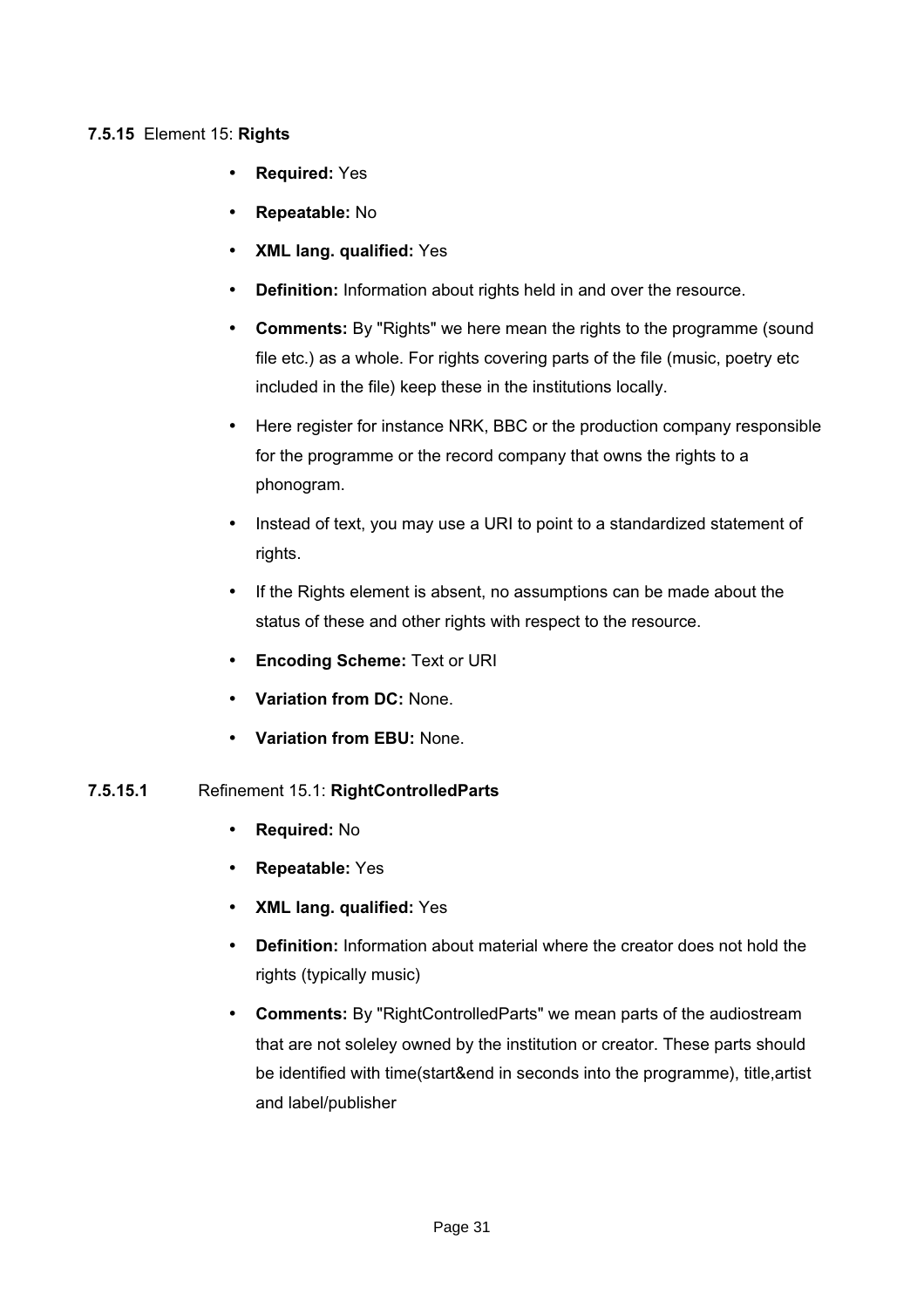- Instead of text you may point to a URI where the full information is retrievable
- If the Rights element is absent, no assumptions can be made about the status of these and other rights with respect to the resource.
- **Encoding Scheme:**

Text[secondIn:secondsOut:title:artist/author:label/publisher] or URI

- **Variation from DC:** Does not exist in DC
- **Variation from EBU:** Does not exist in EBU

## **7.5.16** Element 16: **Extended Information**

- **Required:** No
- **Repeatable:** Yes
- **XML lang. qualified:** No
- **Definition:** Additional data concerning the resource may be used to store proprietary or application or organization specific information
- **Comments:** May be repeated with different schemes. THis element should mainly be used to store information that is not universally applicable but should still be exchanged with the resource.
- This element should be stored unchanged (as blob or similar) if the storing application can not use it.
- **Encoding Scheme:** XML Element
- **Variation from DC:** Does not exist in DC
- **Variation from EBU:** Does not exist in EBU but may be used to store information that is required for EBU P\_META

## **7.5.16.1 Refinement 16.1 Extended Information Scheme**

- **Required:** Yes, if Extended Information is present
- **Repeatable:** No
- **XML lang. qualified:** No
- **Definition:** The encoding scheme for the extended information element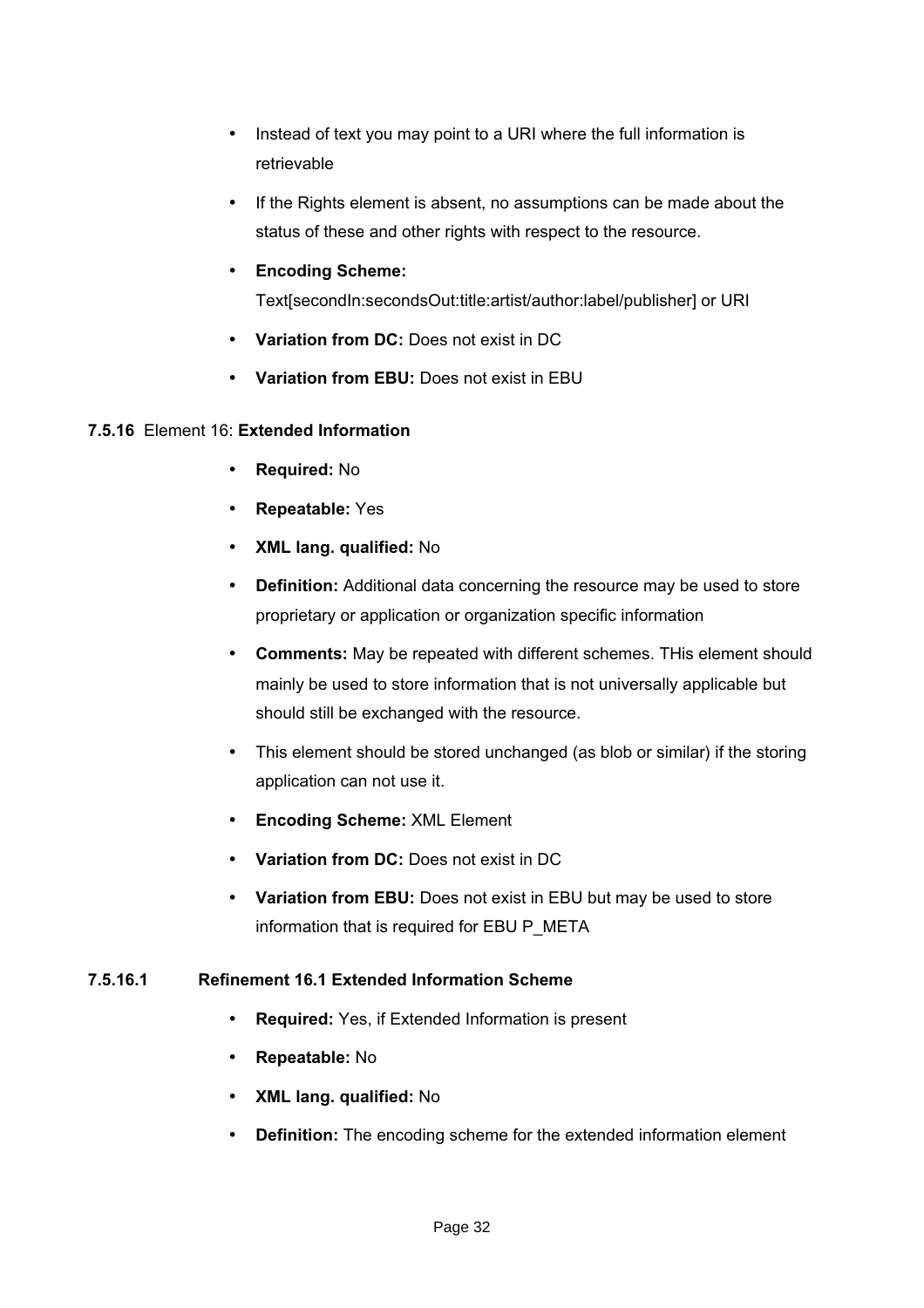- **Comments:** This is a string that uniquely identifies the scheme of the extended information data.
- **Encoding Scheme:** Text
- **Variation from DC:** Does not exist in DC
- **Variation from EBU:** Does not exist in EBU

## **7.5.17** APPENDIX 1: **PERSON ENCODING**

- **7.5.17.1** Element 1: **LastName, OrganizationName**
	- **Required:** Yes
	- **Repeatable:** No
	- **XML lang. qualified:** No
	- **Definition:** Last name (surname/family name) of person.
	- If the record is for an organization, the name of the organization in the primary language.
	- **Encoding:** Text
	- **Variation from DC:** Component of relevant DC element
	- **Variation from EBU:** Component of relevant EBU Element

## 7.5.17.1.1 **Refinement 1.1:** Alias, OrganizationAlias

- **Required:** No
- **Repeatable:** Yes
- **XML lang. qualified:** No
- **Definition:** Alias of a person, or the name by which he/she is also known as.
- **If the record is for an organization, the name of the organization in other languages. Encoding:** [:organization name]
- **Encoding:** Text
- **Variation from DC:** Component of relevant DC element
- **Variation from EBU:** Component of relevant EBU Element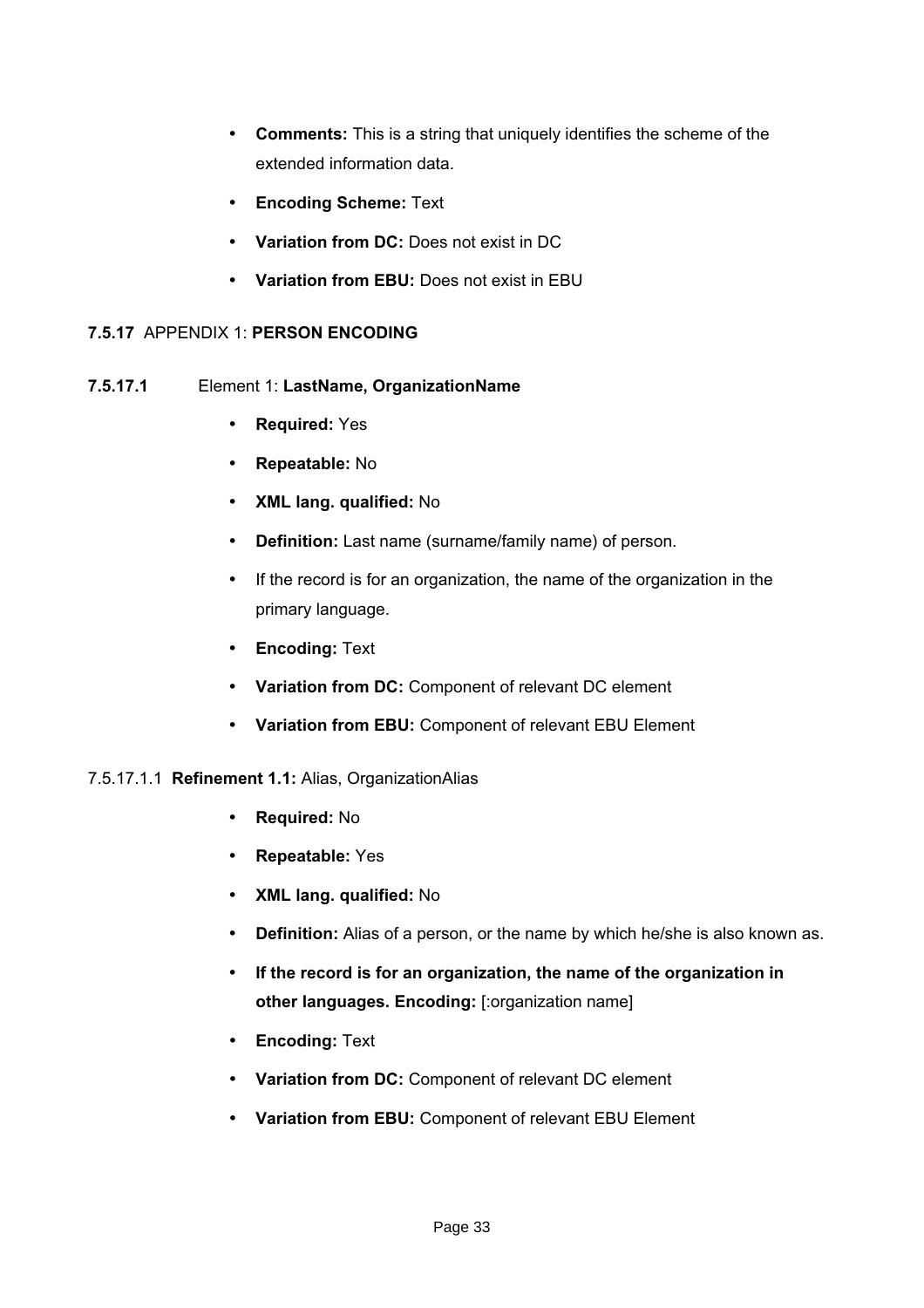## **7.5.17.2** Element 2: **FirstName, OrganizationAcronym**

- **Required:** No
- **Repeatable:** Yes
- **XML lang. qualified:** No
- **Definition:** First name (given name) of person.
- If the record is for an organization, the acronym of the organization if applicable (e.g. BBC)
- **Encoding:** Text
- **Variation from DC:** Component of relevant DC element
- **Variation from EBU:** Component of relevant EBU Element

## **7.5.17.3** Element 3: **Role**

- **Required:** No
- **Repeatable:** Yes
- **XML lang. qualified:** No
- **Definition:** Role the creator played in creating the resource. For example: producer, writer or editor.
- **Comments:** The content of the qualifier Role must be taken from a controlled list of authorised roles. The Role Authority List [3] is recommended, but can be extended to cover special local needs.
- **Encoding Scheme:** EBU uses EBU Reference Data Table: Roles in broadcasting [3] (not yet published)
- **Variation from DC:** There is no Creator.Role refinement in DC.
- **Variation from EBU:** None (pending EBU reference data).

## **7.5.17.4** Element 4: **e-mail**

- **Required:** No
- **Repeatable:** Yes
- **XML lang. qualified:** No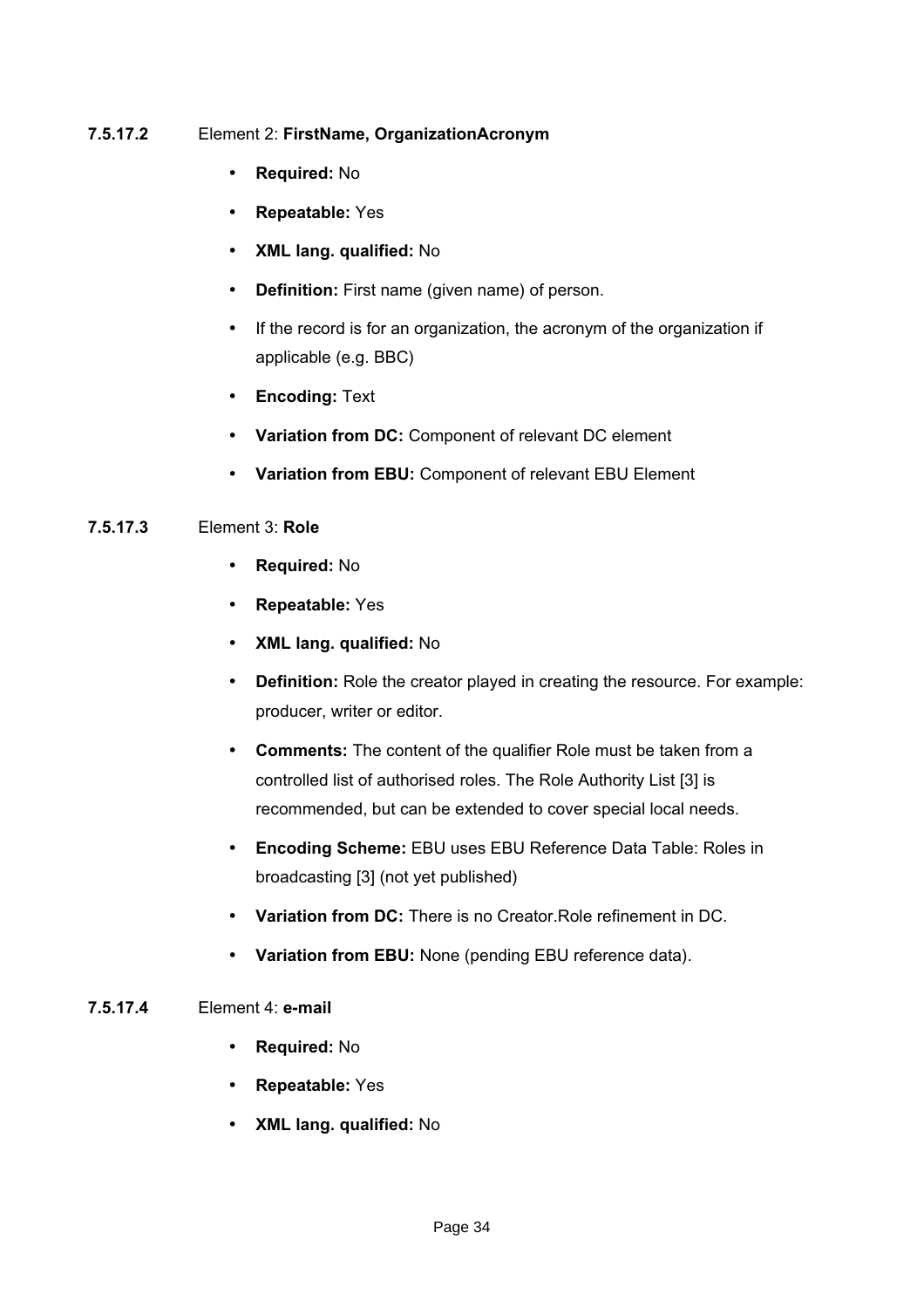- **Definition:** email contact address. may be a function address (e.g. <office@radiofoo.bar)
- **Variation from DC:** Component of relevant DC element
- **Variation from EBU:** Component of relevant EBU Element
- **Required:** No
- **Repeatable:** Yes
- **XML lang. qualified:** No
- **Definition:** First name (given name) of person.
- If the record is for an organization, the acronym of the organization if applicable (e.g. BBC)
- **Encoding:** Text
- **Variation from DC:** Component of relevant DC element
- **Variation from EBU:** Component of relevant EBU Element

## **7.5.17.5** Element 5: **Address**

- **Required:** No
- **Repeatable:** Yes
- **XML lang. qualified:** No
- **Definition:** Postal Address of the organization or person
- **Encoding:** Text in the format accepted for the country; linebreaks encoded by
- **Variation from DC:** Component of relevant DC element
- **Variation from EBU:** Component of relevant EBU Element

## **7.5.17.6** Element 6: **URI**

- **Required:** No
- **Repeatable:** No
- **XML lang. qualified:** Yes
- **Definition:** URI of the publishing organisation.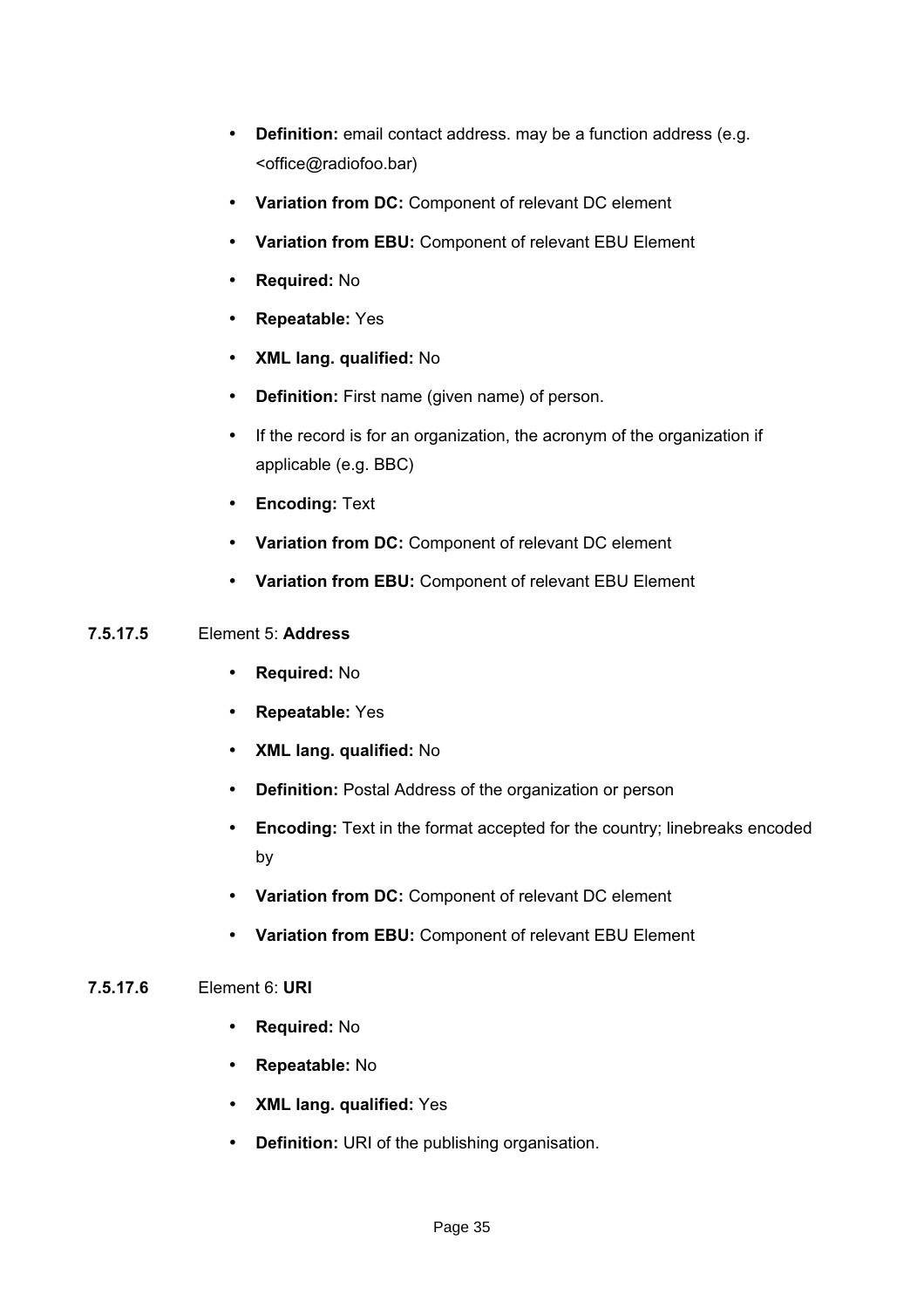- **NOTE:** supersedes refinement 5.1
- **Comments:** Should be used for linking to the homepage of the partner hosting the file.
- **Encoding Scheme:** URI
- **Variation from DC:** No such refinement in DC.
- **Variation from EBU:** No such refinement in EBU.

#### **7.5.17.7** Element 7: **Logo**

- **Required:** No
- **Repeatable:** No
- **XML lang. qualified:** Yes
- **Definition:** URI of a logo of the Publisher organisation in Element 5 Publisher
- **Comments:** May be used for linking to the homepage of partner hosting the file.
- **Encoding Scheme:** URI
- **Variation from DC:** No such refinement in DC.
- **Variation from EBU:** No such refinement in EBU.

## **7.5.18** APPENDIX 2: **FORMAT ENCODING**

## **7.5.18.1** Element 1: **Format**

- **Required:** Yes
- **Repeatable:** No
- **XML lang. qualified:** No
- **Definition:** The physical or digital manifestation of the resource.
- **Comments:** Use Internet Media Type [7] for online resources and same as Format.Medium for offline
- **Encoding Scheme:** Internet Media Type [7] i.e. MIME-Types, e.g. "audio/mpeg, audio/x-aiff, audio/x-vorbis" etc...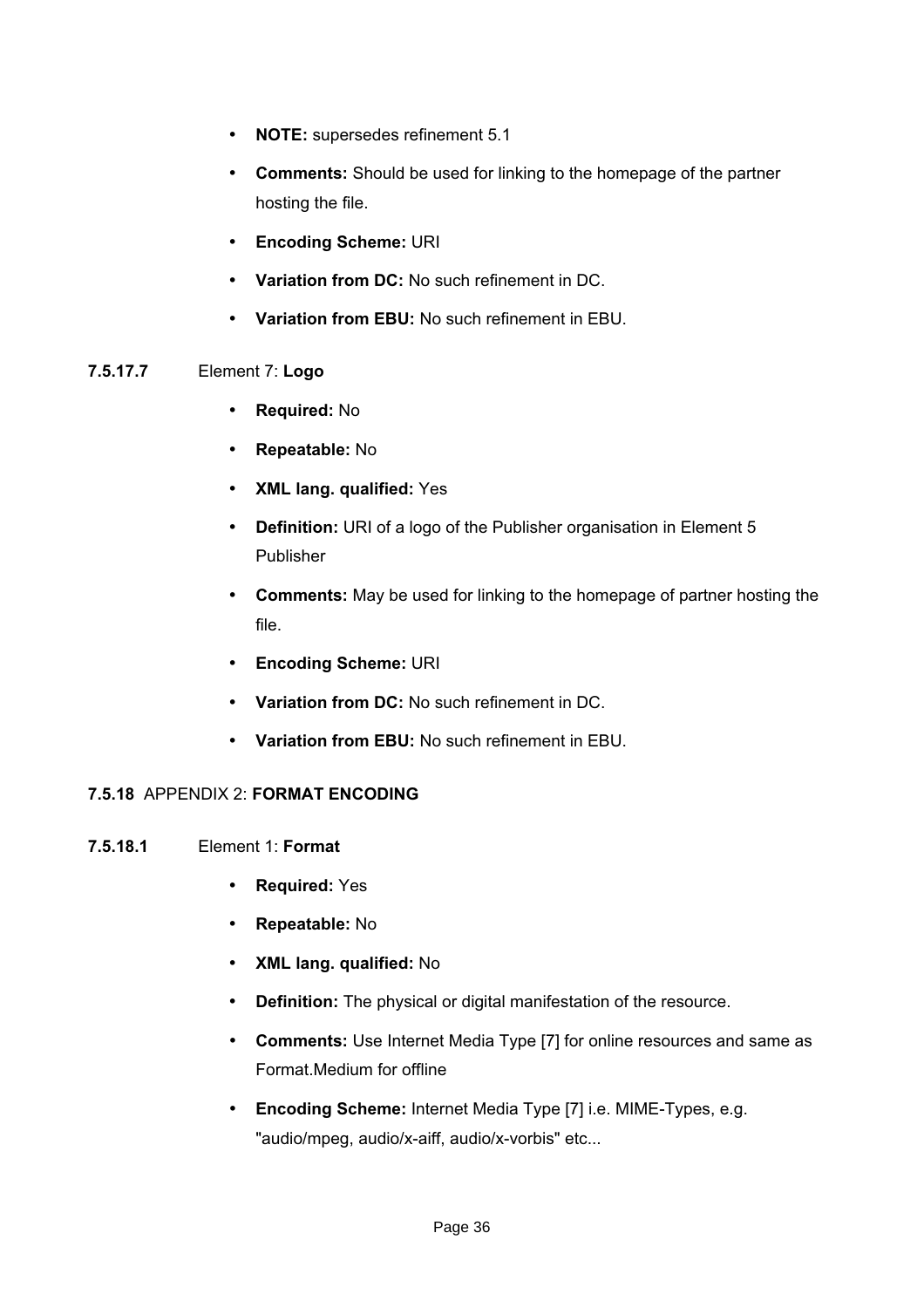- **Controlled vocabulary:** "offline" (or "online", but this is never used).
- **Variation from DC:** None
- **Variation from EBU:** None

## **7.5.18.2** Element 2: **ResourceLocation**

- **Required:** Yes
- **Repeatable:** No
- **XML lang. qualified:** No
- **Definition:** URI for the audio file. This may be a URI in the form of file://./path/to/file if used in a local filestructure or in a gzip archive
- The URI shall be translated/updated if the metadata is exchanged without the binary
- **Encoding:** URI
- **Variation from DC:** Not in DC (was in DC in version 1.0)
- **Variation from EBU:** Not in EBU

## **7.5.18.3** Element 3: **Extent**

- **Required:** No
- **Repeatable:** Yes
- **XML lang. qualified:** No
- **Definition:** The size or duration of the resource
- **Comments:** Repeat for indicating extent in seconds and extent in octets (8 bit bytes).
- **Encoding Scheme:** See Notes section of this document for further information.
- **Variation from DC:** None.
- **Variation from EBU:** Duration in seconds (not HHMMSS). Added extent in file size.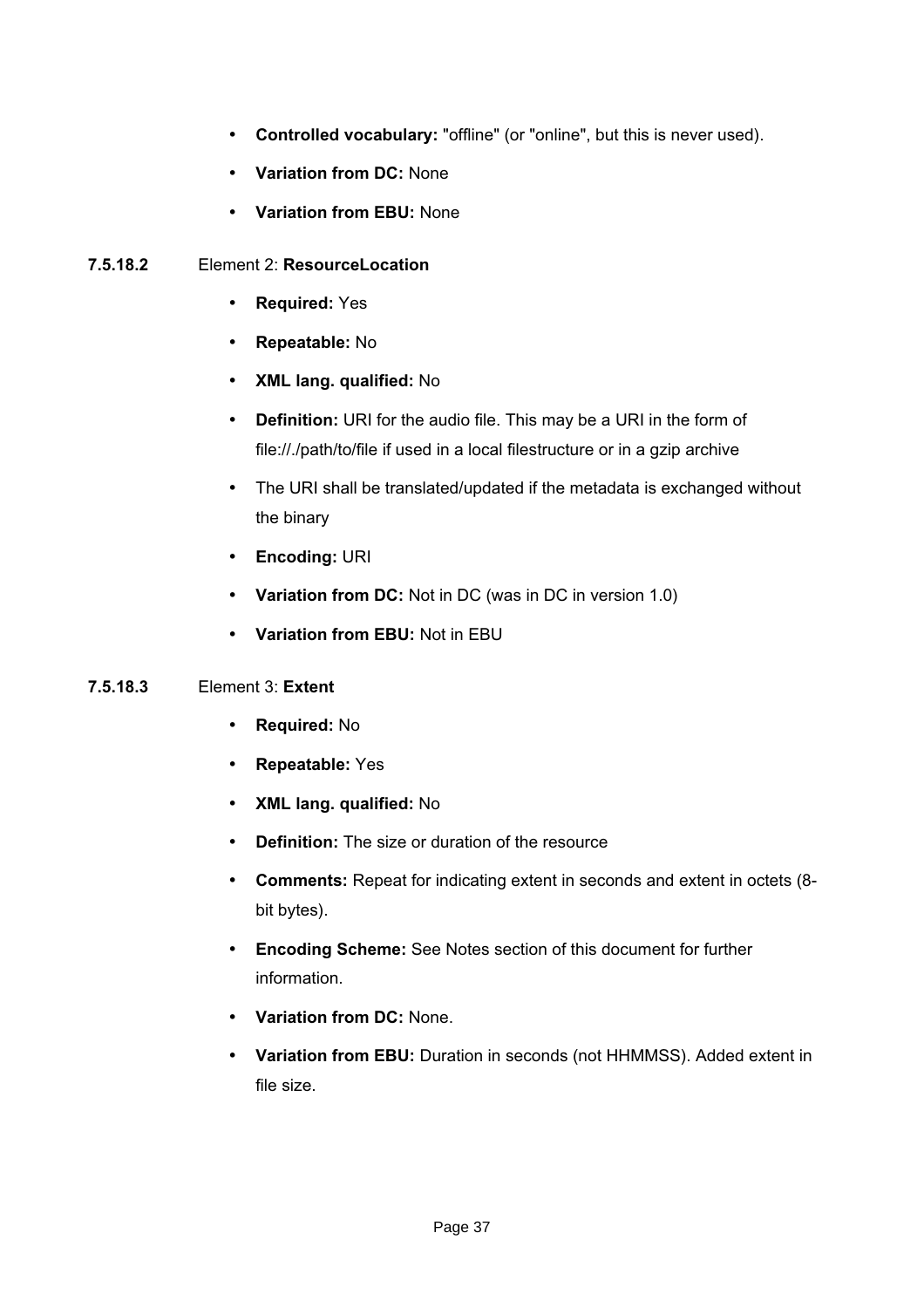#### **7.5.18.4** Element 4: **Medium**

- **Required:** Yes, for offline resources
- **Repeatable:** No
- **XML lang. qualified:** No
- **Definition:** The material or physical carrier of the resource.
- **Comments:** When media is offline, field contains "offline". When media is online, field contains "online".
- **Encoding Scheme:** Controlled vocabulary: "offline" or "online".
- **Variation from DC:** None.
- **Variation from EBU:** None.

#### *7.6 XBMF Metadata DTD:*

<!ELEMENT address ( #PCDATA | br )\* >

<!ELEMENT alternative ( #PCDATA ) >

<!ELEMENT basetitle ( #PCDATA ) >

<!ELEMENT br EMPTY >

<!ELEMENT contributor ( entity ) >

<!ELEMENT creator ( entity ) >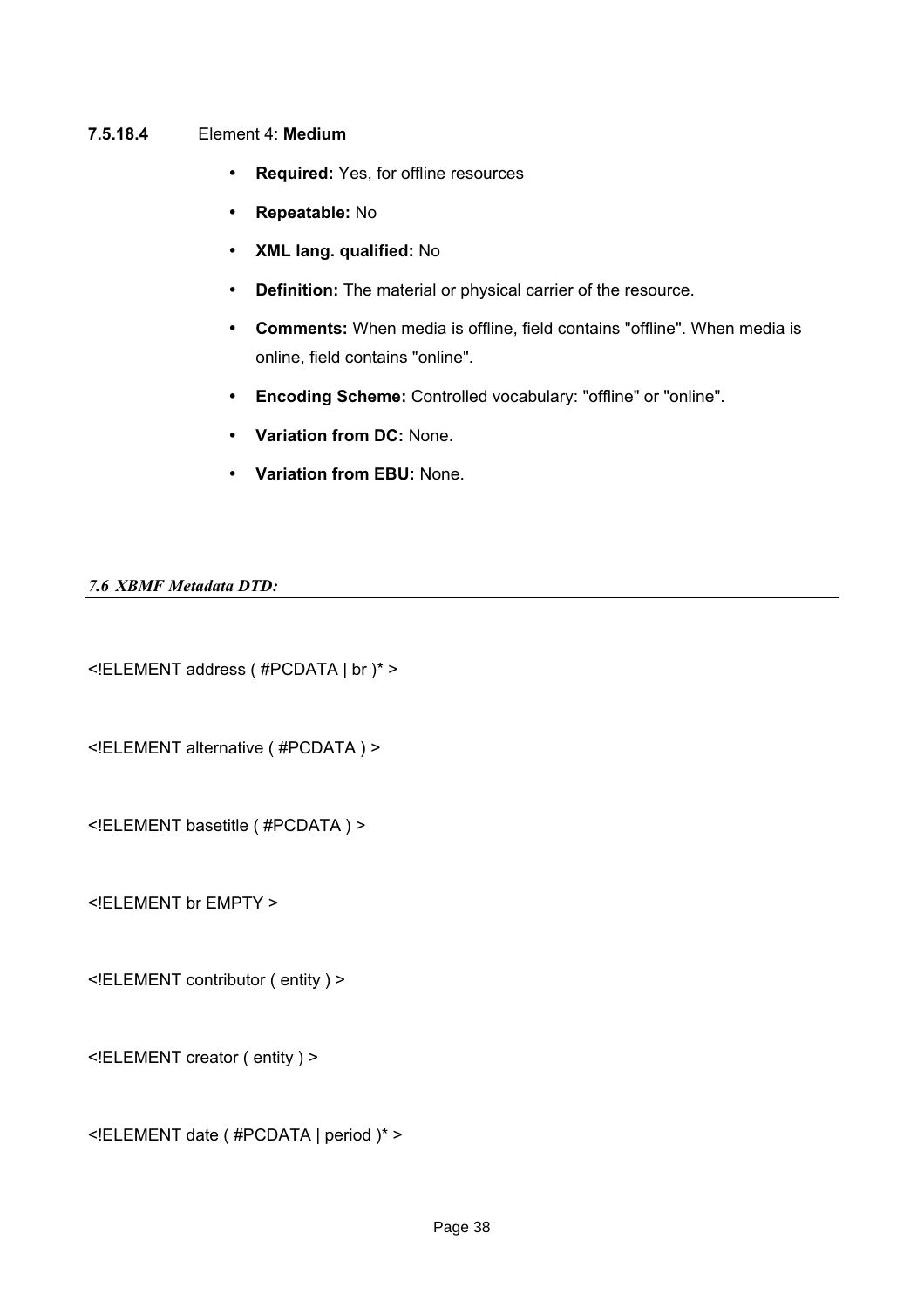<!ATTLIST date type NMTOKEN #REQUIRED >

<!ELEMENT description ( #PCDATA ) >

<!ELEMENT e-mail ( #PCDATA ) >

<!ELEMENT end ( #PCDATA ) >

<!ELEMENT entity ( address | e-mail | logo | name | role | uri )\* >

<!ATTLIST entity type NMTOKEN #REQUIRED >

<!ELEMENT episodesequence ( #PCDATA ) >

<!ELEMENT episodetitle ( #PCDATA ) >

<!ELEMENT extent ( #PCDATA ) >

<!ELEMENT format ( resourcelocation, extent, medium ) >

<!ATTLIST format type CDATA #REQUIRED >

<!ELEMENT identifier ( #PCDATA ) >

<!ELEMENT language ( #PCDATA ) >

<!ELEMENT logo ( #PCDATA ) >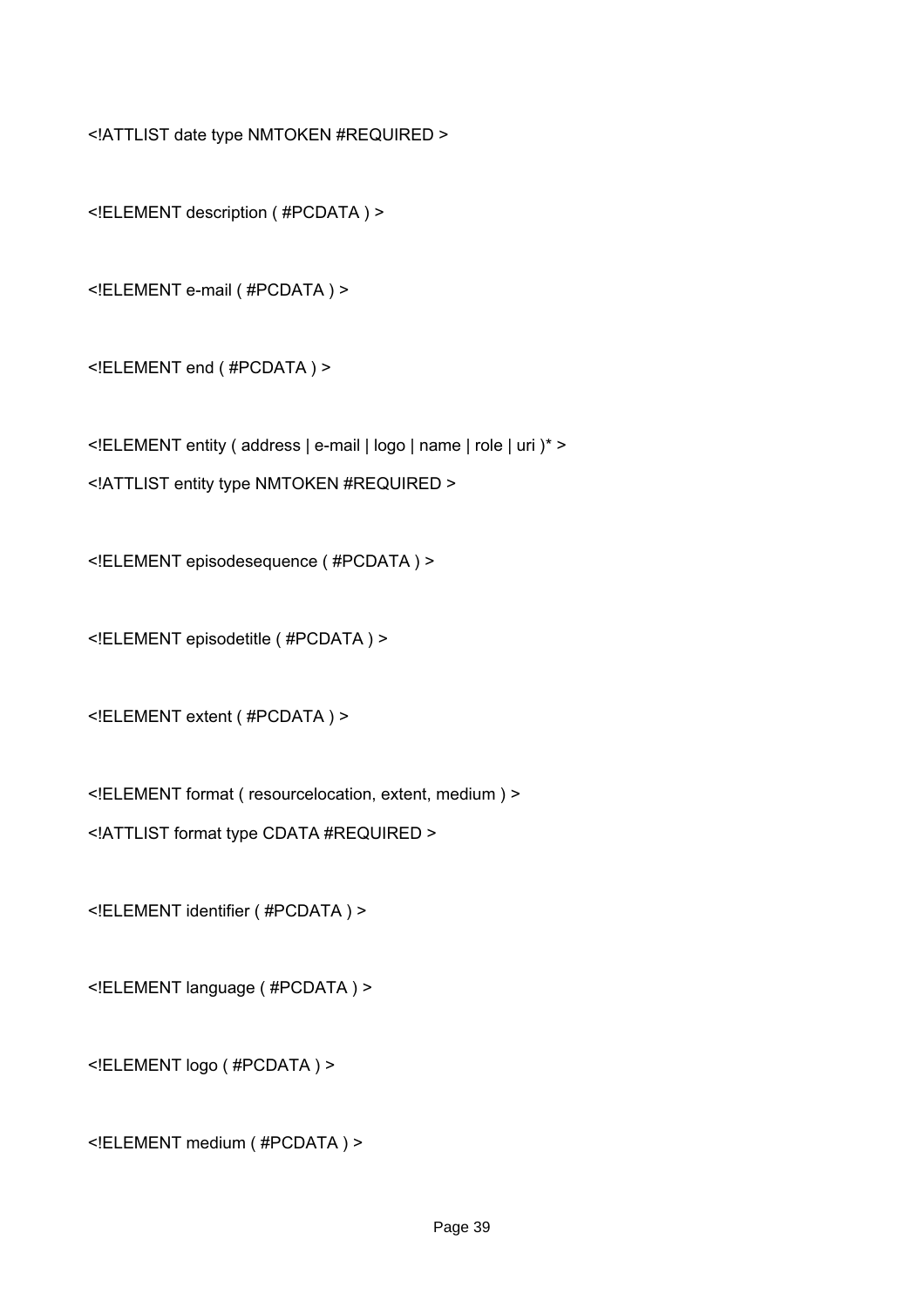<!ELEMENT name ( #PCDATA ) >

<!ATTLIST name type NMTOKEN #REQUIRED >

<!ELEMENT period ( start, end ) >

<!ATTLIST period name CDATA #REQUIRED >

<!ELEMENT publisher ( entity ) >

<!ELEMENT resourcelocation ( #PCDATA ) >

<!ELEMENT rights ( #PCDATA ) >

<!ELEMENT role ( #PCDATA ) >

<!ATTLIST role scheme CDATA #REQUIRED >

<!ELEMENT start ( #PCDATA ) >

<!ELEMENT subject ( #PCDATA ) >

<!ATTLIST subject scheme CDATA #REQUIRED >

<!ELEMENT title ( basetitle, alternative, episodesequence, episodetitle ) >

<!ELEMENT type ( #PCDATA ) >

<!ELEMENT uri ( #PCDATA ) >